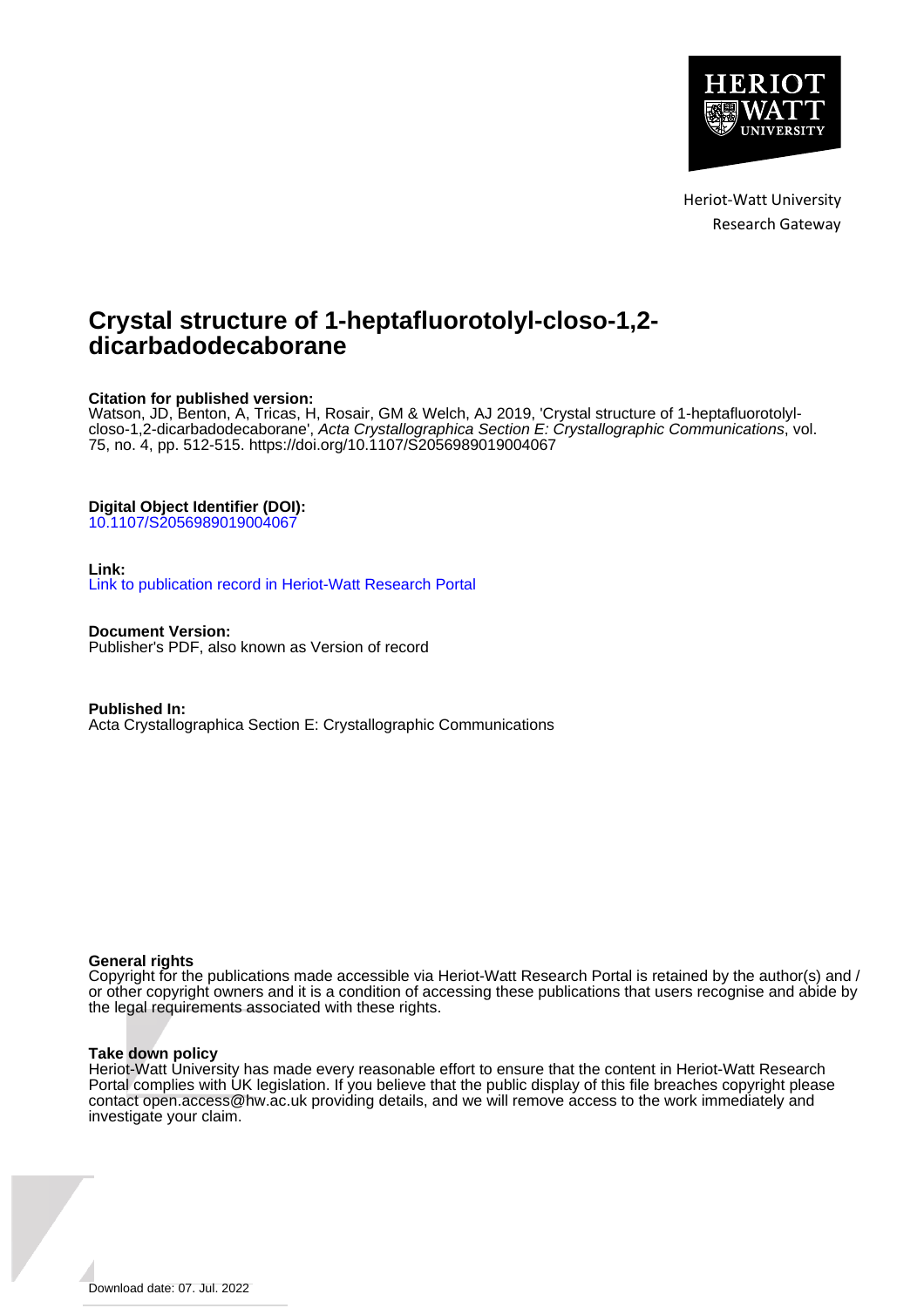

Received 20 February 2019 Accepted 26 March 2019

Edited by A. J. Lough, University of Toronto, Canada

Keywords: crystal structure; carborane; intramolecular F---H hydrogen-bond.

CCDC reference: 1905663

Supporting information: this article has supporting information at journals.iucr.org/e



OPEN PACCESS

## Crystal structure of 1-heptafluorotolyl-closo-1,2 dicarbadodecaborane

James D. Watson, Amanda Benton, Hugo Tricas, Georgina M. Rosair and Alan J. Welch\*

Institute of Chemical Sciences, School of Engineering & Physical Sciences, Heriot-Watt University, Edinburgh, EH14 4AS, UK. \*Correspondence e-mail: a.j.welch@hw.ac.uk

The molecular structure of the title compound  $1-(2', 3', 5', 6'$ -tetrafluoro-4'trifluoromethylphenyl)-closo-1,2-dicarbadodecaborane,  $C_9H_{11}B_{10}F_7$ , features an intramolecular ortho-F $\cdots$ H2 hydrogen bond [2.11 (2) Å], which is responsible for an orientation of the heptafluorotolyl substituent in which the plane of the aryl ring nearly eclipses the  $C1 - C2$  cage connectivity.

#### 1. Chemical context

Carborane chemistry continues to be an area of intense academic interest but also one that has both potential and real applications in a wide variety of fields, with a particular blossoming of such applications over the last two decades (Grimes, 2016). Two important factors driving studies into the synthesis and properties of novel carborane compounds for a vast array of applications are the high chemical and thermal stabilities of such species and the relative ease of their derivatization. Several years ago we described a family of doubly substituted  $closo-C<sub>2</sub>B<sub>10</sub>$  carboranes bearing fluorinated aryl groups (Tricas et al., 2011). Our comprehensive (synthetic, spectroscopic, structural, electrochemical and computational) study focused primarily on the stabilization of the reduced form of the carboranes by the presence of the strongly electron-withdrawing fluoroaryl groups, and the study has attracted considerable attention from those working in the related field of carborane photophysics (e.g. Van Nghia et al., 2018; Marsh et al., 2018). Very recently we have reported the first examples of substituted carboranes as components of intermolecular frustrated Lewis pairs (FLPs; Benton et al., 2018). In this field the ability to fine-tune the Lewis acidity or basicity of a functional group on a carborane support by the electron-withdrawing or electron-donating characteristics of a second substituent on the carborane is of potential importance in using these FLPs as catalysts. Herein we report the synthesis and crystal structure of  $[1-(4'-F_3CC_6F_4)\text{-}closo-1,2-C_2B_{10}H_{11}]$ , a singly substituted fluoroaryl carborane with the potential for further derivatization.

#### 2. Structural commentary

H atoms bound to C in closo carboranes are protonic in nature (Grimes, 2016) and the strongly electron-withdrawing nature of the perfluorotolyl substituent on C1 renders the H atom on C2 in  $[1-(4'-F_3CC_6F_4)-closo-1,2-C_2B_{10}H_{11}]$  particularly protonic, as evidenced by its high-frequency  ${}^{1}H$  NMR chemical shift ( $\delta$  4.88 ppm). This makes the C1H1 unit a strong

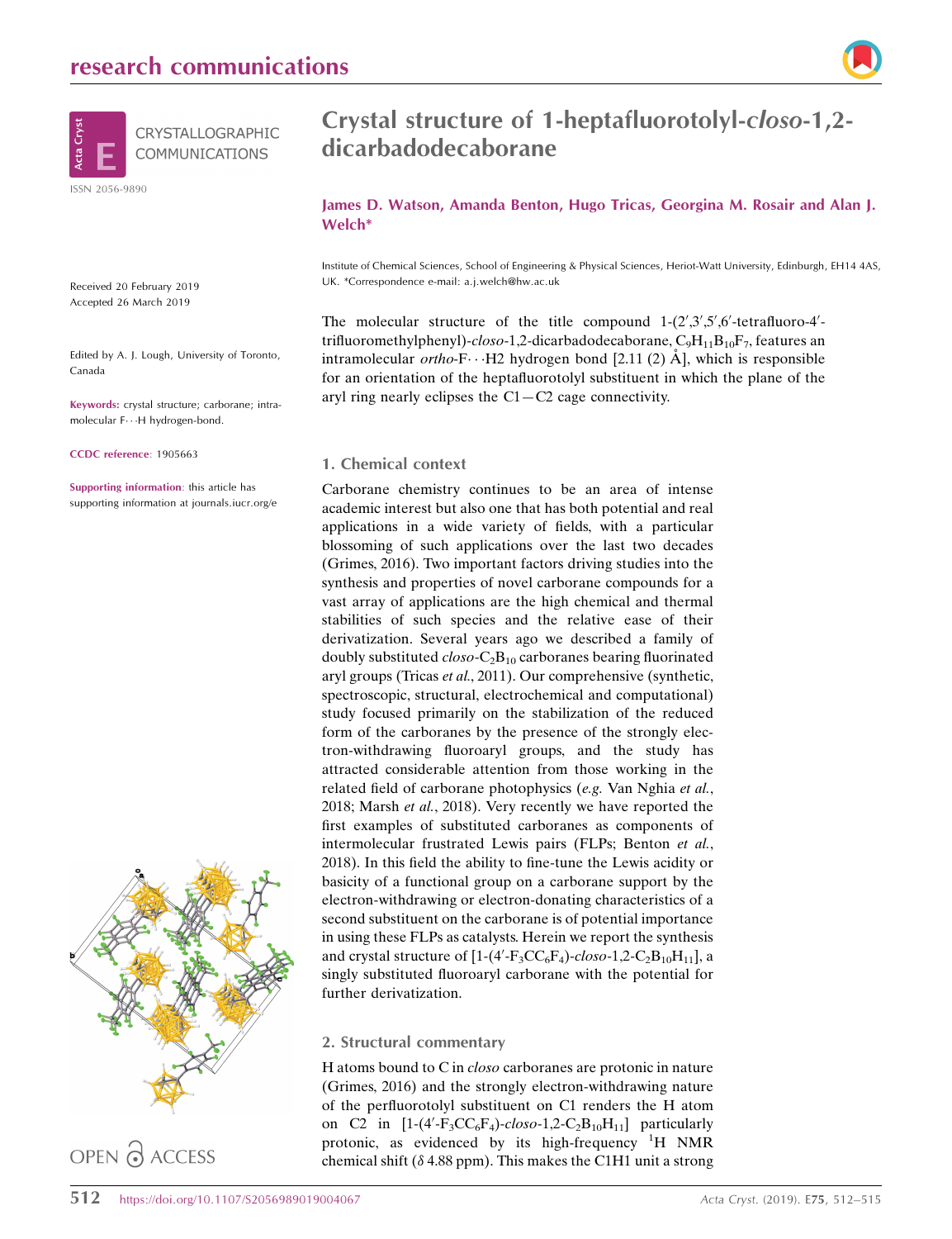Table 1 Hydrogen-bond geometry  $(\AA, \degree)$ .

| $D-\mathrm{H}\cdots A$ | $D-H$   | $H \cdots A$ | $D \cdot \cdot \cdot A$ | $D-H\cdots A$ |
|------------------------|---------|--------------|-------------------------|---------------|
| $C2-H2 \cdot F12$      | 0.91(2) | 2.11(2)      | 2.7436(19)              | 126(2)        |

hydrogen-bond donor and results in the most striking feature of the structure (Fig. 1), the intramolecular hydrogen bond between F12 and H2. Molecular dimensions for the hydrogen bond are given in Table 1 and are complemented by the neartetrahedral angle  $C12 - F12 \cdots H2 = 108.4$  (6) °. This hydrogen bond is responsible for the orientation of the  $4'$ -F<sub>3</sub>CC<sub>6</sub>F<sub>4</sub> substituent with respect to the carborane in the solid state, defined by the torsion angle  $C2 - C1 - C11 - C12 = 9.6$  (2)°, in which the plane of the aryl ring almost eclipses the  $C1 - C2$ connectivity.



The only other  $[1-(ortho-F-aryl)-closo-1,2-C_2B_{10}H_{11}]$ species to have been studied crystallographically is that with a 2'-fluoro-4'-(9"-phenanthrenyl) substituent (Tu et al., 2017). In this species there is an intermolecular  $F \cdots C_{\text{cage}}H$  hydrogenbond, 2.091 (4)  $\dot{A}$ , between the two crystallographically independent molecules in the asymmetric fraction of the unit cell, although the situation is somewhat complicated by partial disorder of both F atoms. The  $C1 - C2$  distance in [1-(4'- $F_3CC_6F_4$ -closo-1,2-C<sub>2</sub>B<sub>10</sub>H<sub>11</sub>], 1.660 (2) Å, stands good comparison with that in [1-Ph-closo-1,2-C<sub>2</sub>B<sub>10</sub>H<sub>11</sub>] [ $\alpha$  polymorph, 1.640 (5)  $\AA$ , Brain *et al.*, 1996;  $\beta$  polymorph, 1.649 (2) Å, Thomas et al., 1996]. Dimensions within the  $4'$ - $F_3CC_6F_4$  substituent are fully consistent with those in [1-(4'- $F_3CC_6F_4$ )-2-Ph-closo-1,2-C<sub>2</sub>B<sub>10</sub>H<sub>10</sub>], [1,2-(4'-F<sub>3</sub>CC<sub>6</sub>F<sub>4</sub>)<sub>2</sub>-closo-1,2-C<sub>2</sub>B<sub>10</sub>H<sub>10</sub>], [1,7-(4'-F<sub>3</sub>CC<sub>6</sub>F<sub>4</sub>)<sub>2</sub>-closo-1,7-C<sub>2</sub>B<sub>10</sub>H<sub>10</sub>] and  $[1,12-(4'-F<sub>3</sub>CC<sub>6</sub>F<sub>4</sub>)<sub>2</sub>-closo-1,12-C<sub>2</sub>B<sub>10</sub>H<sub>10</sub>]$  (Tricas *et al.*, 2011).

#### 3. Supramolecular features

Molecules pack in ribbons parallel to the crystallographic a axis, but there are no significant intermolecular contacts either within or between these ribbons. A view of the crystal packing along [100] is shown in Fig. 2.





The molecular structure of  $[1-(4'-F_3CC_6F_4)-clos_0-1,2-C_2B_{10}H_{11}]$  with key atoms labelled. Displacement ellipsoids are drawn at the 50% probability level, except for H atoms. The hydrogen bond between F12 and H2 is shown as a dotted line.



Figure 2 Unit cell of  $[1-(4'-F_3CC_6F_4)-closo-1,2-C_2B_{10}H_{11}]$  in a view along [100].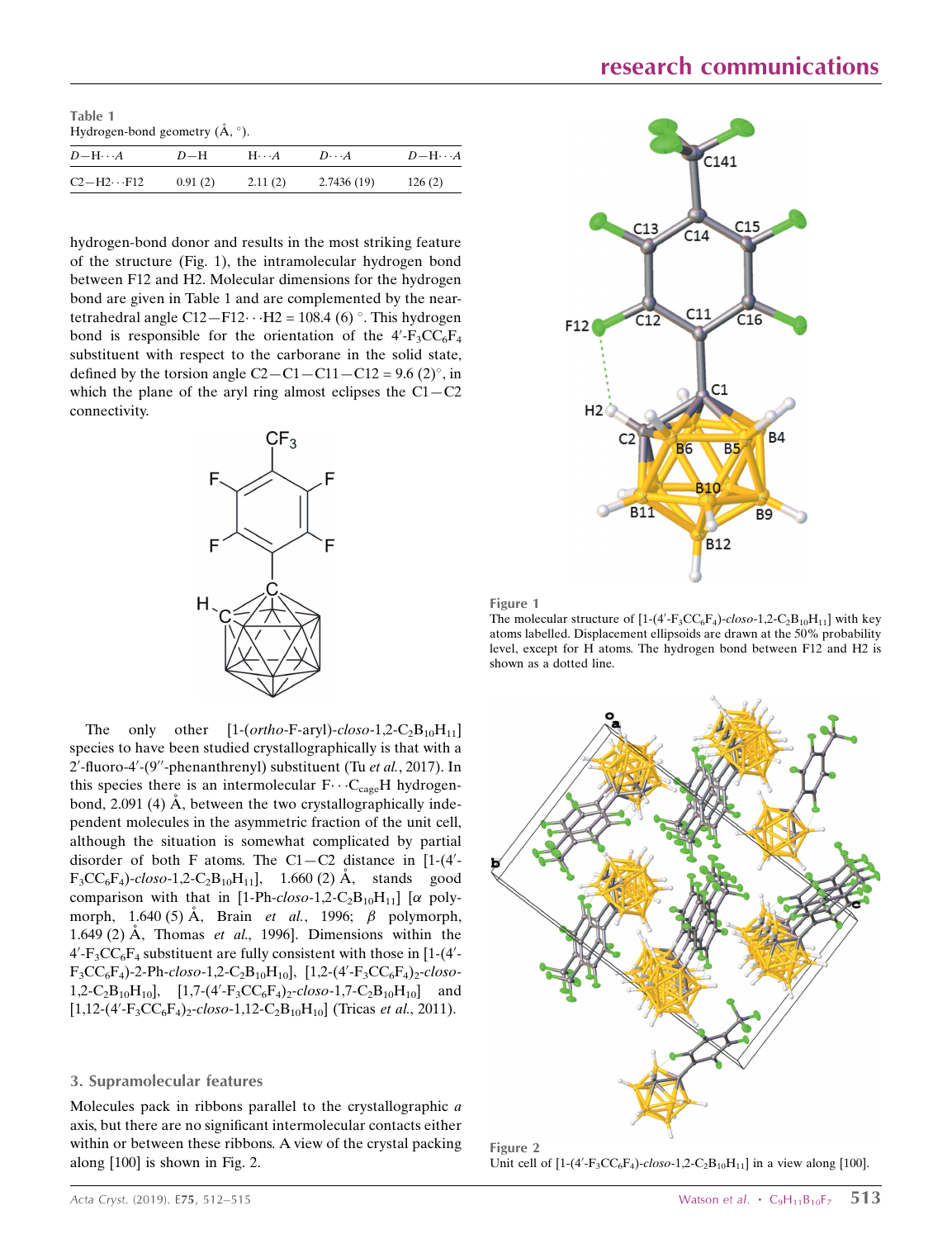## research communications

Table 2 Experimental details.

| $C_9H_{11}B_{10}F_7$                      |
|-------------------------------------------|
| 360.28                                    |
| Orthorhombic, $P2_12_12_1$                |
| 120                                       |
| 6.7872(2), 11.6926(3), 19.4863(5)         |
| 1546.43 (7)                               |
| $\overline{4}$                            |
| Mo $K\alpha$                              |
| 0.14                                      |
| $0.30 \times 0.21 \times 0.10$            |
|                                           |
| Rigaku Oxford Diffreaction                |
| SuperNova                                 |
| Multi-scan (CrysAlis PRO; Rigaku          |
| OD, 2018)                                 |
| 0.907, 1.000                              |
| 40258, 5615, 5190                         |
|                                           |
| 0.041                                     |
| 0.768                                     |
|                                           |
| 0.039, 0.092, 1.15                        |
| 5615                                      |
| 268                                       |
| Only H-atom coordinates refined           |
| $0.32, -0.24$                             |
| Flack $x$ determined using 1991           |
| quotients $[(I^+)- (I^-)]/[(I^+)+ (I^-)]$ |
| (Parsons et al., 2013)                    |
| $-0.03(14)$                               |
|                                           |

Computer programs: CrysAlis PRO (Rigaku OD, 2018), SHELXT (Sheldrick, 2015a), SHELXL (Sheldrick, 2015b) and OLEX2 (Dolomanov et al., 2009).

#### 4. Database survey

A search of the Cambridge Structural Database (CSD, 2019 release; Groom et al., 2016) yielded 384 examples of [C-aryl- $\text{clos}_0$ -1,2-C<sub>2</sub>B<sub>10</sub>] carboranes. However, this number drops to 63 if the second cage C atom is not substituted, i.e. structures of the type  $[1-\text{aryl-}closo-1,2-C<sub>2</sub>B<sub>10</sub>H<sub>11</sub>]$ . Furthermore, there are only two reported structural studies of cases where the aryl ring is at least partially fluorinated, the aforementioned 2'fluoro-4'-(9"-phenanthrenyl) species (Tu et al., 2017) and [1- $(4'-C_6H_4F)$ -closo-1,2-C<sub>2</sub>B<sub>10</sub>H<sub>11</sub>] (Clegg, 2016). Removing the condition that the second cage C atom is not substituted affords 19 further examples of fluoroaryl derivatives of [closo-1,2- $C_2B_{10}H_{11}$ ]. There are only three examples where a 4'- $F_3CC_6F_4$  substituent is attached to a  $[closo-1,2-C_2B_{10}]$  cage, two of which result from our laboratories (Tricas et al., 2011) and the other from Lee et al. (2017).

#### 5. Synthesis and crystallization

Under dry  $N_2$  and using anhydrous, degassed solvents,  $[close 1,2-C_2B_{10}H_{12}$  (0.75 g, 5.2 mmol) was dissolved in a 1:1 mixture of toluene and diethyl ether (40 mL). The colourless solution was cooled to  $273 \text{ K}$  before *n*-BuLi  $(3.58 \text{ mL of a } 1.6 \text{ M})$ solution in hexanes, 5.73 mmol, 1.1 equiv.) was added dropwise over the course of 2 min. whilst stirring vigorously. The solution was warmed to room temperature and changed from colourless to yellow. After further stirring for 1 h the solution was cooled to 273 K, resulting in a white suspension. Whilst stirring vigorously, octafluorotoluene (0.74 mL, 5.2 mmol, 1.0 equiv.) was added dropwise over the course of 1 min., causing the solution to turn from yellow to deep red. The solution was stirred for 4 h at room temperature and then quenched with saturated  $[NH_4]Cl$  (aq., 20 mL). The organic layer was isolated and the aqueous phase extracted with Et<sub>2</sub>O ( $3 \times 20$  mL). The organic phases were combined and reduced in volume in vacuo to yield a brown residue. Products were isolated by column chromatography on silica eluting with 313–333 K petroleum ether to give both the target compound  $[1-(4)$  $F_3CC_6F_4$ -closo-1,2-C<sub>2</sub>B<sub>10</sub>H<sub>11</sub>] ( $R_f = 0.27, 0.57$  g, 30% yield) and the disubstituted species  $[1,2-(4'-F_3CC_6F_4)_2$ -closo-1,2- $C_2B_{10}H_{10}$ ] ( $R_f = 0.37, 0.33$  g, 11% yield, Tricas *et al.*, 2011) as colourless solids once evacuated to dryness.

 $C_9H_{11}B_{10}F_7$  requires; C 30.0, H 3.08. Found; C 30.5, H 2.83%. <sup>1</sup>H NMR (CDCl<sub>3</sub>, 400.1 MHz, 298 K, δ): 4.88 (*br. s*, 1H, CH<sub>cage</sub>). <sup>11</sup>B{<sup>1</sup>H} NMR (CDCl<sub>3</sub>, 128.4 MHz, 298 K,  $\delta$ ): -0.32  $(1B)$ ,  $-1.80$   $(1B)$ ,  $-8.06$   $(2B)$ ,  $-9.62$   $(2B)$ ,  $-11.17$   $(2B)$ ,  $-12.89$  (2B). <sup>19</sup>F NMR (CDCl<sub>3</sub>, 376.5 MHz, 298 K,  $\delta$ ):  $-56.72$  $(t, 3F, J_{FF} = 21.3 \text{ Hz}, CF_3$ ,  $-135.17$  (br. s, 2F,  $F_{\text{ortho}}$ ),  $-137.26$  $(m, 2F, F_{\text{meta}})$ . Crystals of [1-(4'-F<sub>3</sub>CC<sub>6</sub>F<sub>4</sub>)-closo-1,2-C<sub>2</sub>B<sub>10</sub>H<sub>11</sub>] suitable for a single-crystal  $X$ -ray diffraction study were grown from the slow evaporation of a 313–333 K petroleum ether solution of the product.

#### 6. Refinement

Crystal data, data collection and structure refinement details are summarized in Table 2. The cage C atom (C2) not carrying the substituent was distinguished from B atoms by both the Vertex–Centroid Distance (McAnaw et al., 2013) and Boron– Hydrogen Distance (McAnaw et al., 2014) methods. Cage H atoms were located from difference-Fourier maps and allowed positional refinement, with  $U_{iso}(H) = 1.2U_{eq}(B)$  or C). Five poorly fitting reflections were omitted which marginally decreased the R-factor and standard uncertainties from the previous refinement.

#### Acknowledgements

We thank Dr G. Nicol (University of Edinburgh) for the data collection.

#### Funding information

Funding for this research was provided by: Engineering and Physical Sciences Research Council (studentship to A. Benton).

#### References

- [Benton, A., Copeland, Z., Mansell, S. M., Rosair, G. M. & Welch, A. J.](http://scripts.iucr.org/cgi-bin/cr.cgi?rm=pdfbb&cnor=lh5894&bbid=BB1) (2018). [Molecules](http://scripts.iucr.org/cgi-bin/cr.cgi?rm=pdfbb&cnor=lh5894&bbid=BB1), 23, 3099.
- [Brain, P. T., Cowie, J., Donohoe, D. J., Hnyk, D., Rankin, D. W. H.,](http://scripts.iucr.org/cgi-bin/cr.cgi?rm=pdfbb&cnor=lh5894&bbid=BB2) [Reed, D., Reid, B. D., Robertson, H. E., Welch, A. J., Hofmann, M.](http://scripts.iucr.org/cgi-bin/cr.cgi?rm=pdfbb&cnor=lh5894&bbid=BB2) [& Schleyer, P. von R. \(1996\).](http://scripts.iucr.org/cgi-bin/cr.cgi?rm=pdfbb&cnor=lh5894&bbid=BB2) Inorg. Chem. 35, 1706–1708.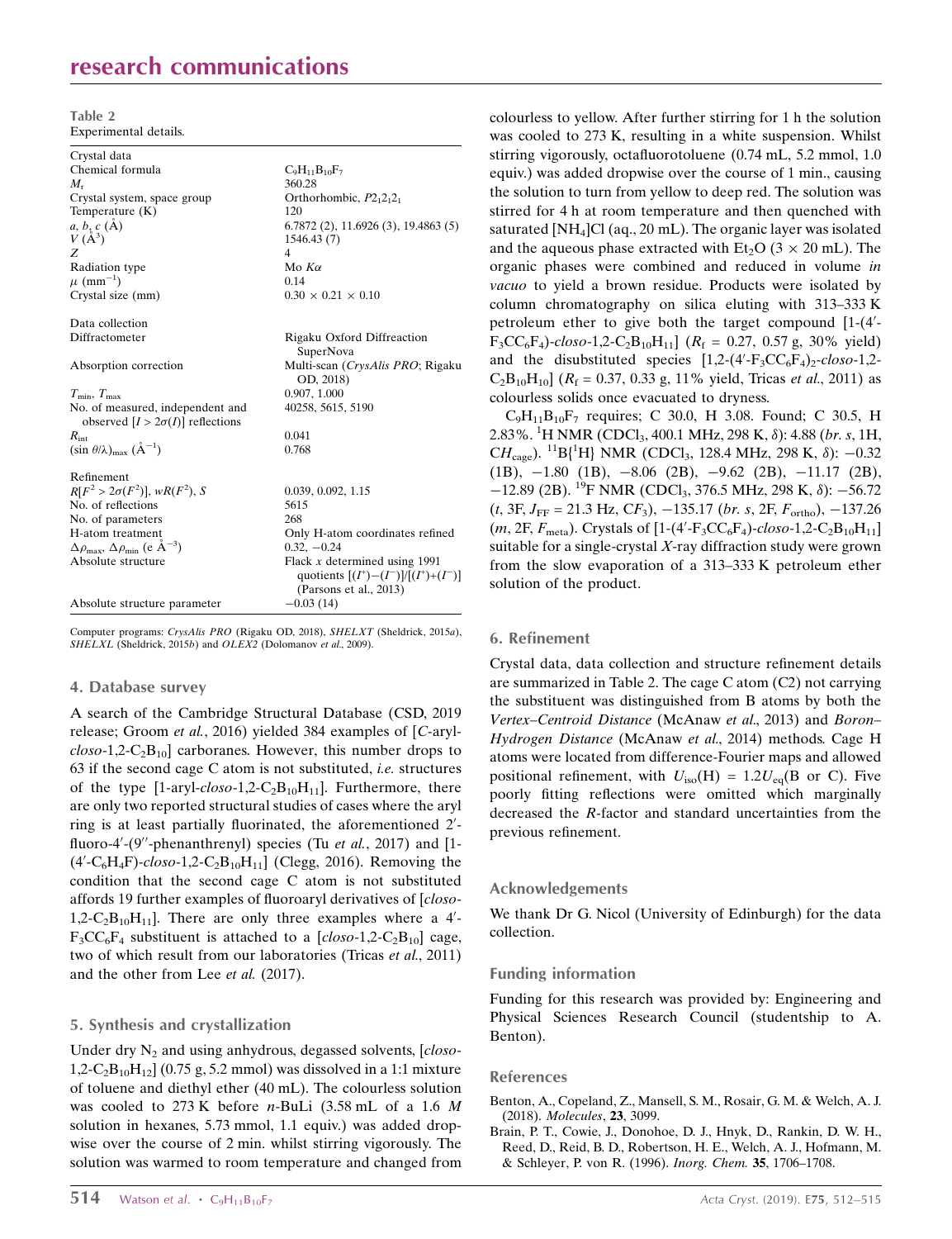- [Clegg, W. \(2016\). Private Communication \(refcode CCDC 1505580\).](http://scripts.iucr.org/cgi-bin/cr.cgi?rm=pdfbb&cnor=lh5894&bbid=BB11) [CCDC, Cambridge, England.](http://scripts.iucr.org/cgi-bin/cr.cgi?rm=pdfbb&cnor=lh5894&bbid=BB11)
- [Dolomanov, O. V., Bourhis, L. J., Gildea, R. J., Howard, J. A. K. &](http://scripts.iucr.org/cgi-bin/cr.cgi?rm=pdfbb&cnor=lh5894&bbid=BB4) [Puschmann, H. \(2009\).](http://scripts.iucr.org/cgi-bin/cr.cgi?rm=pdfbb&cnor=lh5894&bbid=BB4) J. Appl. Cryst. 42, 339–341.
- Grimes, R. N. (2016). Carboranes[, 3rd ed. Amsterdam: Elsevier.](http://scripts.iucr.org/cgi-bin/cr.cgi?rm=pdfbb&cnor=lh5894&bbid=BB5)
- [Groom, C. R., Bruno, I. J., Lightfoot, M. P. & Ward, S. C. \(2016\).](http://scripts.iucr.org/cgi-bin/cr.cgi?rm=pdfbb&cnor=lh5894&bbid=BB6) Acta Cryst. B72[, 171–179.](http://scripts.iucr.org/cgi-bin/cr.cgi?rm=pdfbb&cnor=lh5894&bbid=BB6)
- [Lee, Y. H., Lee, H. D., Ryu, J. Y., Lee, J. & Lee, M. H. \(2017\).](http://scripts.iucr.org/cgi-bin/cr.cgi?rm=pdfbb&cnor=lh5894&bbid=BB7) J. [Organomet. Chem.](http://scripts.iucr.org/cgi-bin/cr.cgi?rm=pdfbb&cnor=lh5894&bbid=BB7) 846, 81–87.
- [Marsh, A. V., Cheetham, N. J., Little, M., Dyson, M., White, A. J. P.,](http://scripts.iucr.org/cgi-bin/cr.cgi?rm=pdfbb&cnor=lh5894&bbid=BB8) [Beavis, P., Warriner, C. N., Swain, A. C., Stavrinou, P. N. & Heeney,](http://scripts.iucr.org/cgi-bin/cr.cgi?rm=pdfbb&cnor=lh5894&bbid=BB8) M. (2018). [Angew. Chem. Int. Ed.](http://scripts.iucr.org/cgi-bin/cr.cgi?rm=pdfbb&cnor=lh5894&bbid=BB8) 57, 10640–10645.
- [McAnaw, A., Lopez, M. E., Ellis, D., Rosair, G. M. & Welch, A. J.](http://scripts.iucr.org/cgi-bin/cr.cgi?rm=pdfbb&cnor=lh5894&bbid=BB9) (2014). [Dalton Trans.](http://scripts.iucr.org/cgi-bin/cr.cgi?rm=pdfbb&cnor=lh5894&bbid=BB9) 43, 5095–5105.
- [McAnaw, A., Scott, G., Elrick, L., Rosair, G. M. & Welch, A. J. \(2013\).](http://scripts.iucr.org/cgi-bin/cr.cgi?rm=pdfbb&cnor=lh5894&bbid=BB10) [Dalton Trans.](http://scripts.iucr.org/cgi-bin/cr.cgi?rm=pdfbb&cnor=lh5894&bbid=BB10) 42, 645–664.
- [Parsons, S., Flack, H. D. & Wagner, T. \(2013\).](http://scripts.iucr.org/cgi-bin/cr.cgi?rm=pdfbb&cnor=lh5894&bbid=BB18) Acta Cryst. B69, 249– [259.](http://scripts.iucr.org/cgi-bin/cr.cgi?rm=pdfbb&cnor=lh5894&bbid=BB18)
- Rigaku OD (2018). CrysAlis PRO[. Rigaku Corporation, Oxford,](http://scripts.iucr.org/cgi-bin/cr.cgi?rm=pdfbb&cnor=lh5894&bbid=BB12) [England.](http://scripts.iucr.org/cgi-bin/cr.cgi?rm=pdfbb&cnor=lh5894&bbid=BB12)
- [Sheldrick, G. M. \(2015](http://scripts.iucr.org/cgi-bin/cr.cgi?rm=pdfbb&cnor=lh5894&bbid=BB13)a). Acta Cryst. A71, 3–8.
- [Sheldrick, G. M. \(2015](http://scripts.iucr.org/cgi-bin/cr.cgi?rm=pdfbb&cnor=lh5894&bbid=BB14)b). Acta Cryst. C71, 3–8.
- [Thomas, Rh. Ll., Rosair, G. M. & Welch, A. J. \(1996\).](http://scripts.iucr.org/cgi-bin/cr.cgi?rm=pdfbb&cnor=lh5894&bbid=BB15) Acta Cryst. C52, [1024–1026.](http://scripts.iucr.org/cgi-bin/cr.cgi?rm=pdfbb&cnor=lh5894&bbid=BB15)
- [Tricas, H., Colon, M., Ellis, D., Macgregor, S. A., McKay, D., Rosair,](http://scripts.iucr.org/cgi-bin/cr.cgi?rm=pdfbb&cnor=lh5894&bbid=BB16) [G. M., Welch, A. J., Glukhov, I. V., Rossi, F., Laschi, F. & Zanello, P.](http://scripts.iucr.org/cgi-bin/cr.cgi?rm=pdfbb&cnor=lh5894&bbid=BB16) (2011). [Dalton Trans.](http://scripts.iucr.org/cgi-bin/cr.cgi?rm=pdfbb&cnor=lh5894&bbid=BB16) 40, 4200–4211.
- [Tu, D., Leong, P., Guo, S., Yan, H., Lu, C. & Zhao, Q. \(2017\).](http://scripts.iucr.org/cgi-bin/cr.cgi?rm=pdfbb&cnor=lh5894&bbid=BB17) Angew. [Chem. Int. Ed.](http://scripts.iucr.org/cgi-bin/cr.cgi?rm=pdfbb&cnor=lh5894&bbid=BB17) 56, 11370–11374.
- [Van Nghia, N., Oh, J., Sujith, S., Jung, J. & Lee, M. H. \(2018\).](http://scripts.iucr.org/cgi-bin/cr.cgi?rm=pdfbb&cnor=lh5894&bbid=BB11) Dalton Trans. 47[, 17441–17449.](http://scripts.iucr.org/cgi-bin/cr.cgi?rm=pdfbb&cnor=lh5894&bbid=BB11)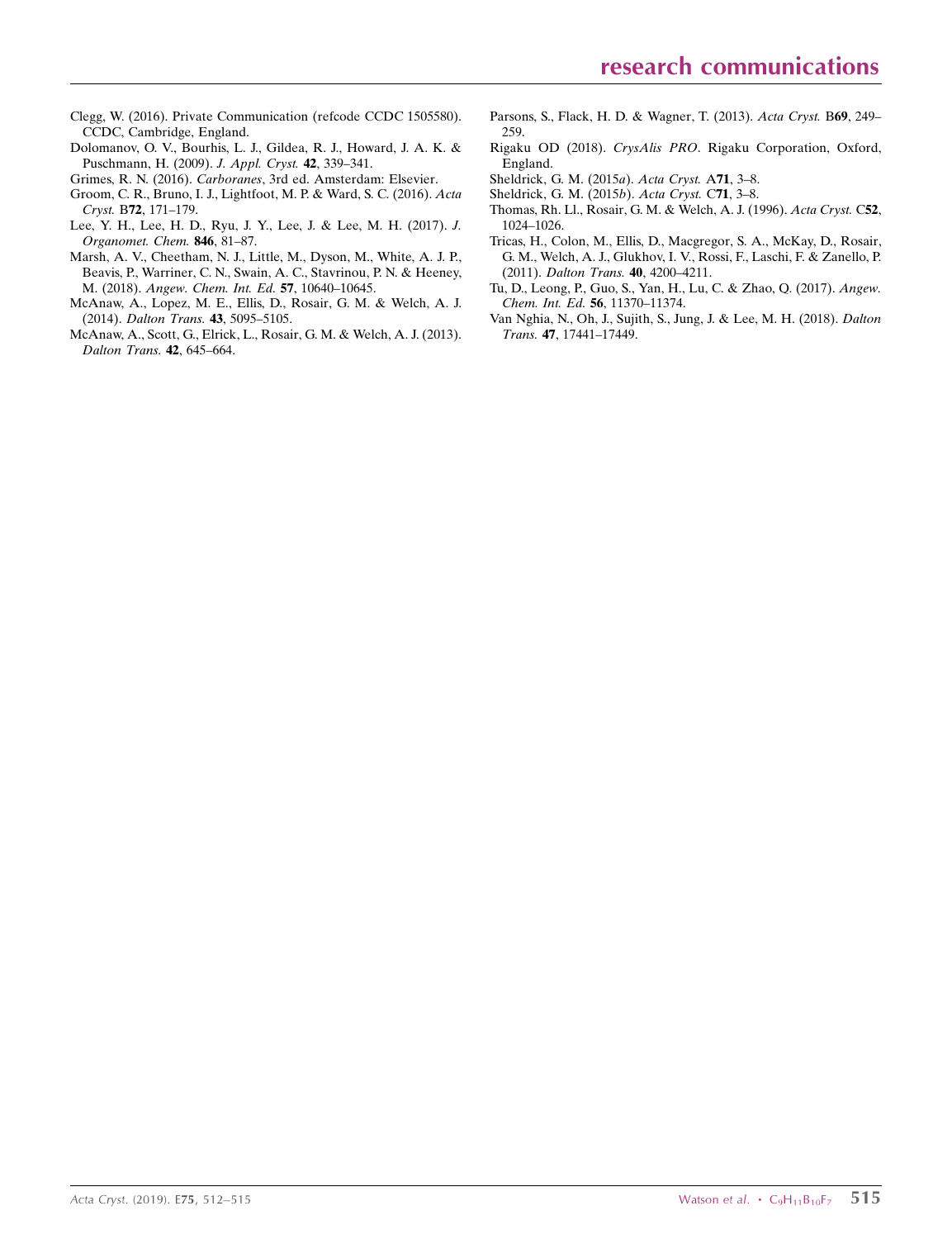# **supporting information**

*Acta Cryst.* (2019). E**75**, 512-515 [https://doi.org/10.1107/S2056989019004067]

## **Crystal structure of 1-heptafluorotolyl-***closo***-1,2-dicarbadodecaborane**

### **James D. Watson, Amanda Benton, Hugo Tricas, Georgina M. Rosair and Alan J. Welch**

#### **Computing details**

Data collection: *CrysAlis PRO* (Rigaku OD, 2018); cell refinement: *CrysAlis PRO* (Rigaku OD, 2018); data reduction: *CrysAlis PRO* (Rigaku OD, 2018); program(s) used to solve structure: SHELXT (Sheldrick, 2015a); program(s) used to refine structure: *SHELXL* (Sheldrick, 2015b); molecular graphics: *OLEX2* (Dolomanov *et al.*, 2009); software used to prepare material for publication: *OLEX2* (Dolomanov *et al.*, 2009).

**1-(2′,3′,5′,6′-Tetrafluoro-4′-trifluoromethylphenyl)-***closo***-1,2-dicarbadodecaborane** 

#### *Crystal data*  $C_9H_{11}B_{10}F_7$  $M_r = 360.28$ Orthorhombic,  $P2_12_12_1$  $a = 6.7872(2)$  Å  $b = 11.6926(3)$  Å  $c = 19.4863(5)$  Å  $V = 1546.43(7)$  Å<sup>3</sup>  $Z = 4$  $F(000) = 712$  $D_x = 1.547$  Mg m<sup>-3</sup> Mo *Kα* radiation,  $\lambda = 0.71073$  Å Cell parameters from 14204 reflections  $\theta$  = 3.6–32.3°  $\mu$  = 0.14 mm<sup>-1</sup>  $T = 120 \text{ K}$ Block, colourless  $0.30 \times 0.21 \times 0.10$  mm *Data collection* Rigaku Oxford Diffreaction SuperNova diffractometer Radiation source: micro-focus sealed X-ray tube, SuperNova (Mo) X-ray Source Mirror monochromator Detector resolution: 5.1574 pixels mm-1 *ω* scans Absorption correction: multi-scan (CrysAlis PRO; Rigaku OD, 2018)  $T_{\text{min}} = 0.907$ ,  $T_{\text{max}} = 1.000$ 40258 measured reflections 5615 independent reflections 5190 reflections with  $I > 2\sigma(I)$  $R_{\text{int}} = 0.041$  $\theta_{\text{max}} = 33.1^{\circ}, \theta_{\text{min}} = 3.2^{\circ}$  $h = -10 \rightarrow 10$  $k = -17 \rightarrow 17$ *l* = −28→29 *Refinement* Refinement on *F*<sup>2</sup> Least-squares matrix: full *R*[ $F^2 > 2\sigma(F^2)$ ] = 0.039  $wR(F^2) = 0.092$  $S = 1.15$ 5615 reflections 268 parameters 0 restraints Primary atom site location: dual Hydrogen site location: difference Fourier map Only H-atom coordinates refined  $w = 1/[\sigma^2 (F_o^2) + (0.0409P)^2 + 0.2387P]$ where  $P = (F_o^2 + 2F_c^2)/3$  $(\Delta/\sigma)_{\text{max}}$  < 0.001 Δ*ρ*max = 0.32 e Å−3  $\Delta\rho_{\rm min} = -0.24 \text{ e A}^{-3}$ Absolute structure: Flack *x* determined using 1991 quotients  $[(I^+)(I)]/[(I^+)+(I)]$  (Parsons et al., 2013) Absolute structure parameter: −0.03 (14)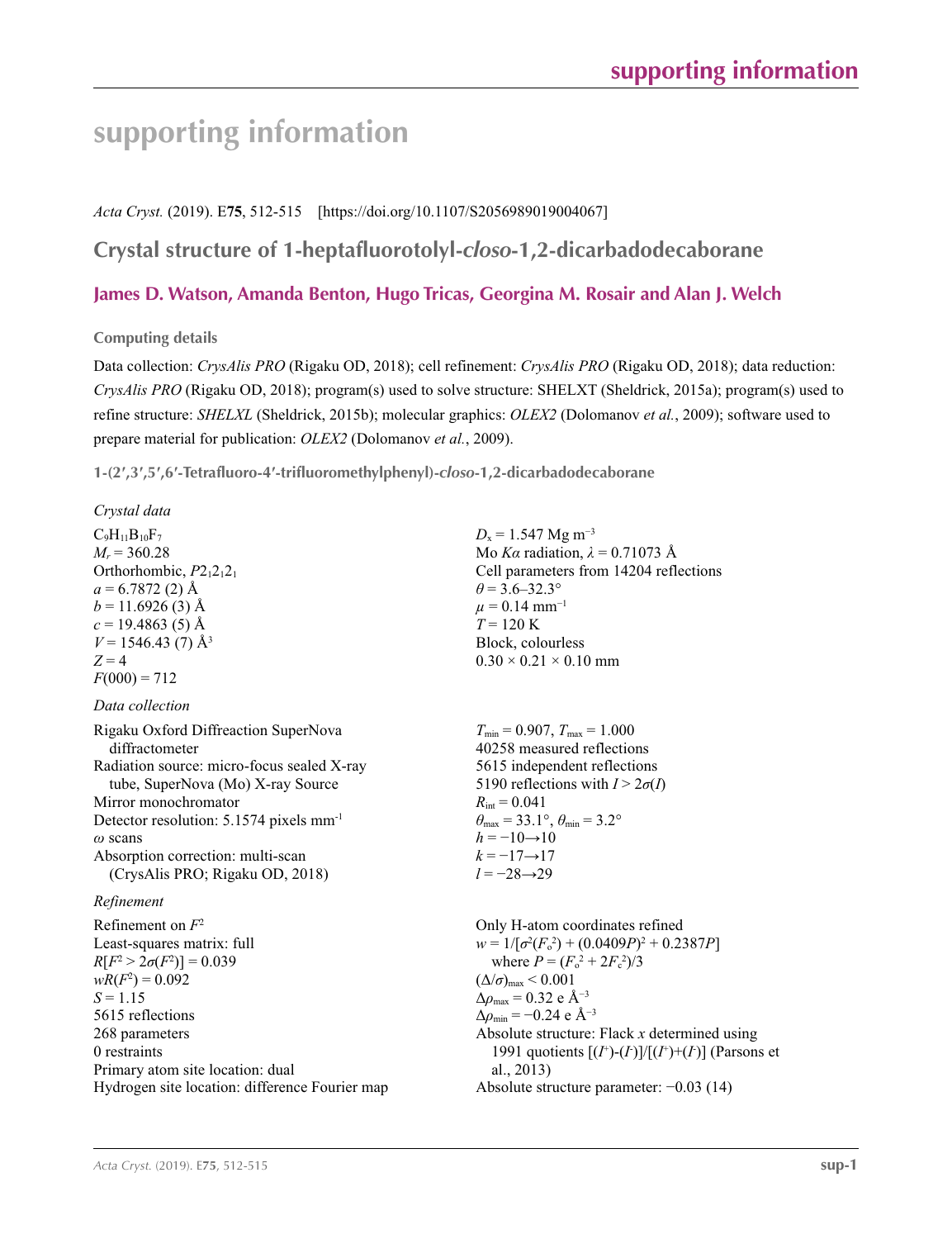### *Special details*

**Geometry**. All esds (except the esd in the dihedral angle between two l.s. planes) are estimated using the full covariance matrix. The cell esds are taken into account individually in the estimation of esds in distances, angles and torsion angles; correlations between esds in cell parameters are only used when they are defined by crystal symmetry. An approximate (isotropic) treatment of cell esds is used for estimating esds involving l.s. planes.

|                | $\boldsymbol{x}$ | $\mathcal{Y}$ | $\boldsymbol{Z}$ | $U_{\rm iso}*/U_{\rm eq}$ |
|----------------|------------------|---------------|------------------|---------------------------|
| C1             | 0.4255(2)        | 0.75630(14)   | 0.63450(7)       | 0.0127(3)                 |
| C2             | 0.3379(2)        | 0.84949(14)   | 0.69108(8)       | 0.0144(3)                 |
| H2             | 0.239(3)         | 0.825(2)      | 0.7189(11)       | $0.017*$                  |
| B <sub>3</sub> | 0.5657(3)        | 0.79020(16)   | 0.70696(9)       | 0.0150(3)                 |
| H <sub>3</sub> | 0.569(4)         | 0.731(2)      | 0.7447(11)       | $0.018*$                  |
| <b>B4</b>      | 0.6746(3)        | 0.78014(17)   | 0.62414(9)       | 0.0152(3)                 |
| H <sub>4</sub> | 0.760(3)         | 0.7102(19)    | 0.6185(11)       | $0.018*$                  |
| B <sub>5</sub> | 0.4984(3)        | 0.82791(16)   | 0.56196(9)       | 0.0157(3)                 |
| H <sub>5</sub> | 0.481(3)         | 0.7834(19)    | 0.5125(11)       | $0.019*$                  |
| <b>B6</b>      | 0.2792(3)        | 0.86920(16)   | 0.60596(9)       | 0.0156(3)                 |
| H <sub>6</sub> | 0.137(3)         | 0.848(2)      | 0.5881(11)       | $0.019*$                  |
| B7             | 0.5140(3)        | 0.93737(17)   | 0.72239(9)       | 0.0173(3)                 |
| H7             | 0.498(3)         | 0.960(2)      | 0.7758(11)       | $0.021*$                  |
| ${\bf B8}$     | 0.7317(3)        | 0.89674(17)   | 0.67875(10)      | 0.0172(3)                 |
| H8             | 0.868(4)         | 0.904(2)      | 0.7027(11)       | $0.021*$                  |
| <b>B9</b>      | 0.6915(3)        | 0.92010(17)   | 0.58946(9)       | 0.0174(3)                 |
| H9             | 0.810(3)         | 0.940(2)      | 0.5576(11)       | $0.021*$                  |
| <b>B10</b>     | 0.4473(3)        | 0.97497(17)   | 0.57793(10)      | 0.0191(3)                 |
| H10            | 0.411(4)         | 1.030(2)      | 0.5388(11)       | $0.023*$                  |
| C11            | 0.3333(2)        | 0.63954(14)   | 0.62898(7)       | 0.0133(3)                 |
| <b>B11</b>     | 0.3386(3)        | 0.98580(16)   | 0.66084(10)      | 0.0178(3)                 |
| H11            | 0.223(4)         | 1.039(2)      | 0.6735(11)       | $0.021*$                  |
| F12            | 0.06277(15)      | 0.67898(9)    | 0.70430(5)       | 0.0194(2)                 |
| C12            | 0.1573(2)        | 0.60768(14)   | 0.66176(8)       | 0.0142(3)                 |
| <b>B12</b>     | 0.5930(3)        | 1.01793(17)   | 0.65039(10)      | 0.0185(3)                 |
| H12            | 0.642(4)         | 1.101(2)      | 0.6567(12)       | $0.022*$                  |
| F13            | $-0.09989(16)$   | 0.48161(9)    | 0.68394(5)       | 0.0216(2)                 |
| C13            | 0.0708(3)        | 0.50228(14)   | 0.65191(8)       | 0.0160(3)                 |
| C14            | 0.1543(3)        | 0.41874(14)   | 0.61068(8)       | 0.0171(3)                 |
| F15            | 0.4241(2)        | 0.37422(9)    | 0.53809(6)       | 0.0269(3)                 |
| C15            | 0.3300(3)        | 0.44732(14)   | 0.57878(8)       | 0.0177(3)                 |
| F16            | 0.58167(16)      | 0.57283(9)    | 0.55240(5)       | 0.0215(2)                 |
| C16            | 0.4149(3)        | 0.55452(14)   | 0.58724(8)       | 0.0157(3)                 |
| F17            | $-0.1264(2)$     | 0.31645(11)   | 0.57675(7)       | 0.0366(3)                 |
| F18            | 0.0274(2)        | 0.25723(10)   | 0.66597(6)       | 0.0341(3)                 |
| F19            | 0.1512(2)        | 0.23058(11)   | 0.56619(7)       | 0.0382(3)                 |
| C141           | 0.0518(3)        | 0.30462(15)   | 0.60420(9)       | 0.0227(4)                 |
|                |                  |               |                  |                           |

*Fractional atomic coordinates and isotropic or equivalent isotropic displacement parameters (Å<sup>2</sup>)*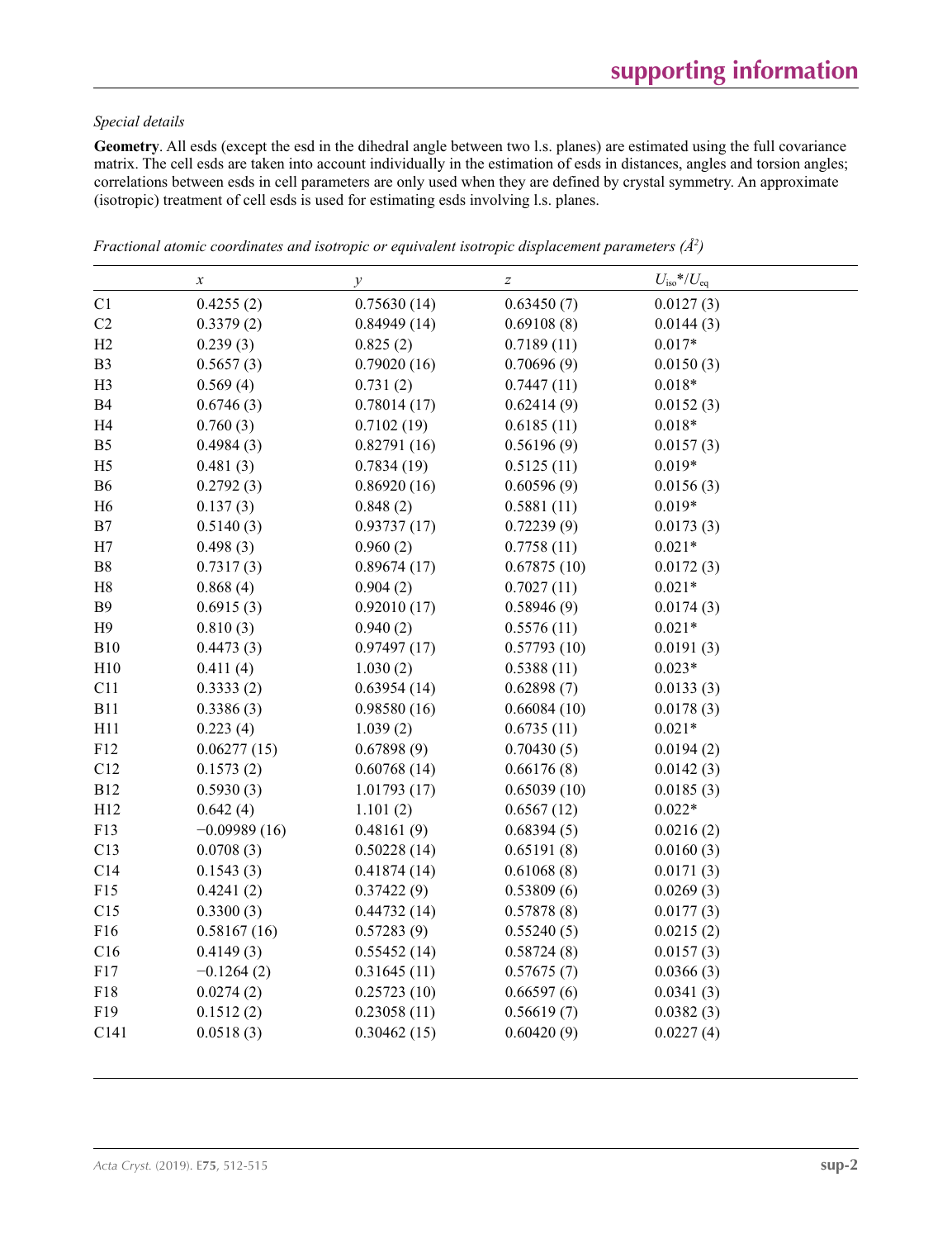# **supporting information**

|                | $U^{11}$   | $U^{22}$  | $U^{33}$  | $U^{12}$     | $U^{13}$     | $U^{23}$     |
|----------------|------------|-----------|-----------|--------------|--------------|--------------|
| C1             | 0.0121(6)  | 0.0145(7) | 0.0115(6) | 0.0011(5)    | 0.0001(5)    | 0.0002(5)    |
| C <sub>2</sub> | 0.0142(6)  | 0.0147(7) | 0.0143(6) | $-0.0005(6)$ | 0.0025(6)    | $-0.0028(5)$ |
| B <sub>3</sub> | 0.0150(7)  | 0.0177(8) | 0.0125(7) | 0.0003(6)    | $-0.0021(6)$ | $-0.0009(6)$ |
| B <sub>4</sub> | 0.0119(7)  | 0.0192(8) | 0.0145(7) | 0.0015(7)    | 0.0001(6)    | $-0.0002(6)$ |
| B <sub>5</sub> | 0.0157(7)  | 0.0186(8) | 0.0128(7) | 0.0018(7)    | $-0.0001(6)$ | 0.0017(6)    |
| B <sub>6</sub> | 0.0141(8)  | 0.0162(8) | 0.0164(8) | 0.0034(6)    | $-0.0007(6)$ | 0.0001(6)    |
| B7             | 0.0176(8)  | 0.0184(8) | 0.0158(7) | $-0.0029(7)$ | 0.0014(6)    | $-0.0030(6)$ |
| B <sub>8</sub> | 0.0139(8)  | 0.0199(8) | 0.0179(8) | $-0.0027(7)$ | 0.0001(6)    | $-0.0021(7)$ |
| <b>B</b> 9     | 0.0153(8)  | 0.0201(8) | 0.0167(8) | $-0.0007(7)$ | 0.0025(6)    | 0.0010(6)    |
| <b>B10</b>     | 0.0204(8)  | 0.0186(8) | 0.0183(8) | 0.0024(7)    | 0.0002(7)    | 0.0040(6)    |
| C11            | 0.0138(6)  | 0.0152(7) | 0.0111(6) | 0.0004(6)    | $-0.0010(5)$ | $-0.0009(5)$ |
| <b>B11</b>     | 0.0175(8)  | 0.0150(7) | 0.0208(8) | 0.0016(7)    | 0.0012(7)    | $-0.0014(7)$ |
| F12            | 0.0153(4)  | 0.0195(5) | 0.0234(5) | $-0.0007(4)$ | 0.0064(4)    | $-0.0067(4)$ |
| C12            | 0.0150(7)  | 0.0159(7) | 0.0116(6) | 0.0012(6)    | 0.0001(5)    | $-0.0020(5)$ |
| <b>B12</b>     | 0.0171(8)  | 0.0171(8) | 0.0213(8) | $-0.0013(7)$ | 0.0020(7)    | $-0.0011(7)$ |
| F13            | 0.0180(5)  | 0.0231(5) | 0.0239(5) | $-0.0056(4)$ | 0.0047(4)    | $-0.0001(4)$ |
| C13            | 0.0164(7)  | 0.0178(7) | 0.0137(6) | $-0.0014(6)$ | 0.0002(6)    | 0.0007(5)    |
| C14            | 0.0230(8)  | 0.0152(7) | 0.0131(6) | $-0.0013(6)$ | $-0.0033(6)$ | $-0.0001(5)$ |
| F15            | 0.0349(6)  | 0.0197(5) | 0.0262(5) | 0.0019(5)    | 0.0096(5)    | $-0.0102(4)$ |
| C15            | 0.0244(8)  | 0.0156(7) | 0.0130(6) | 0.0021(6)    | 0.0018(6)    | $-0.0028(5)$ |
| F16            | 0.0204(5)  | 0.0231(5) | 0.0211(5) | $-0.0007(4)$ | 0.0087(4)    | $-0.0055(4)$ |
| C16            | 0.0167(7)  | 0.0169(7) | 0.0137(6) | 0.0007(6)    | 0.0025(6)    | $-0.0005(5)$ |
| F17            | 0.0359(7)  | 0.0292(6) | 0.0447(7) | $-0.0129(5)$ | $-0.0165(6)$ | 0.0038(6)    |
| F18            | 0.0577(9)  | 0.0216(5) | 0.0229(5) | $-0.0110(6)$ | $-0.0015(6)$ | 0.0062(4)    |
| F19            | 0.0506(8)  | 0.0214(6) | 0.0425(7) | $-0.0066(6)$ | 0.0098(7)    | $-0.0142(5)$ |
| C141           | 0.0311(10) | 0.0181(8) | 0.0188(7) | $-0.0056(7)$ | $-0.0030(7)$ | 0.0000(6)    |

*Atomic displacement parameters (Å2 )*

*Geometric parameters (Å, º)*

| $C1-C2$    | 1.660(2) | $B7 - B11$  | 1.782(3)   |
|------------|----------|-------------|------------|
| $C1 - B3$  | 1.748(2) | $B7 - B12$  | 1.773(3)   |
| $C1 - B4$  | 1.726(2) | $B8 - H8$   | 1.04(2)    |
| $C1 - B5$  | 1.716(2) | $B8 - B9$   | 1.782(3)   |
| $C1 - B6$  | 1.743(2) | $B8 - B12$  | 1.789(3)   |
| $C1 - C11$ | 1.506(2) | $B9 - H9$   | 1.04(2)    |
| $C2-H2$    | 0.91(2)  | $B9 - B10$  | 1.792(3)   |
| $C2 - B3$  | 1.723(3) | $B9 - B12$  | 1.779(3)   |
| $C2 - B6$  | 1.721(2) | $B10-H10$   | 1.03(2)    |
| $C2 - B7$  | 1.690(2) | $B10 - B11$ | 1.781(3)   |
| $C2 - B11$ | 1.699(3) | $B10 - B12$ | 1.796(3)   |
| $B3-H3$    | 1.01(2)  | $C11 - C12$ | 1.405(2)   |
| $B3 - B4$  | 1.779(2) | $C11-C16$   | 1.399(2)   |
| $B3 - B7$  | 1.782(3) | $B11 - H11$ | 1.03(2)    |
| $B3 - B8$  | 1.767(3) | $B11 - B12$ | 1.779(3)   |
| $B4 - H4$  | 1.01(2)  | $F12 - C12$ | 1.3394(18) |
|            |          |             |            |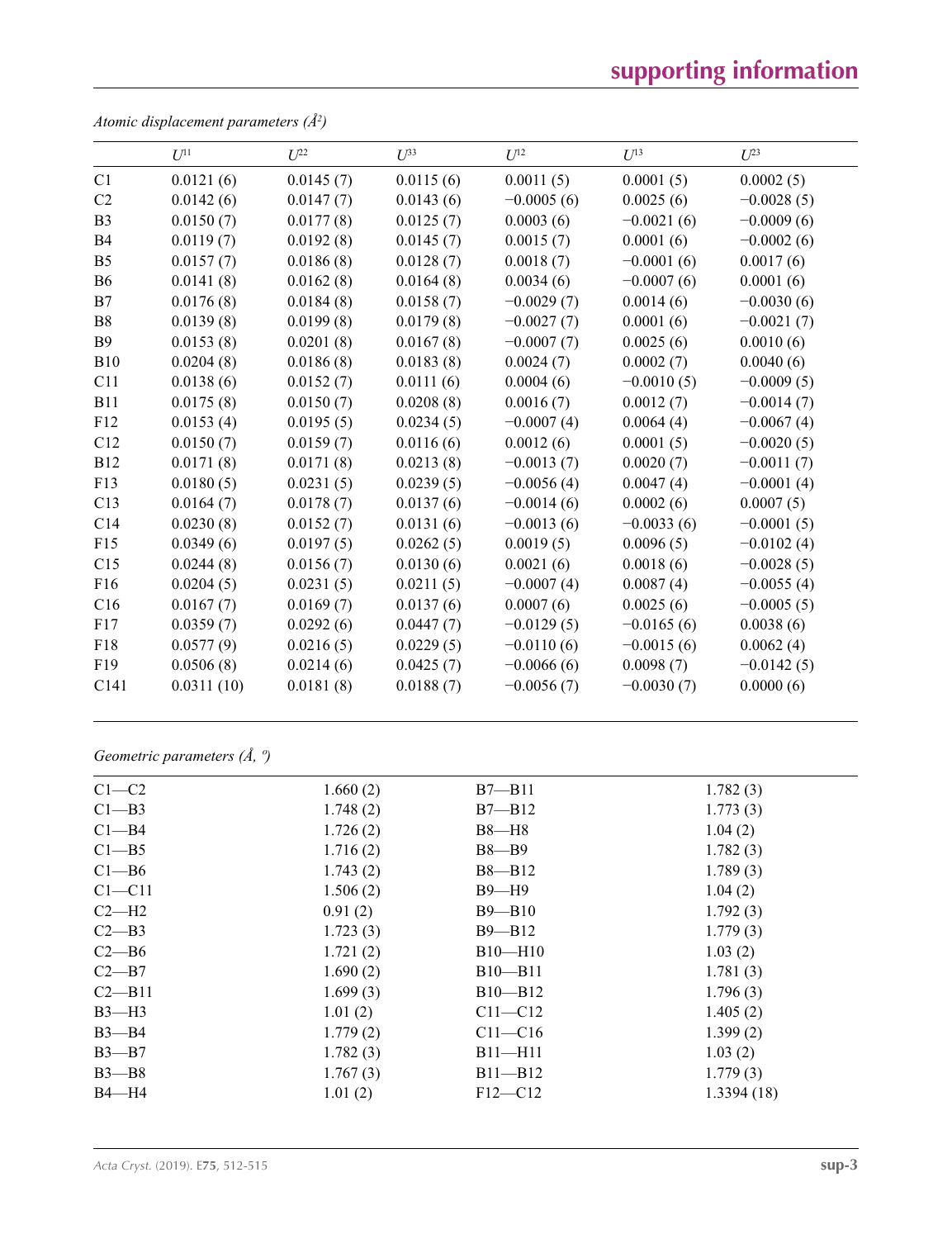| $B4 - B5$       | 1.792(3)   | $C12 - C13$      | 1.378(2)   |
|-----------------|------------|------------------|------------|
| $B4 - B8$       | 1.772(3)   | B12-H12          | 1.03(2)    |
| $B4 - B9$       | 1.774(3)   | $F13 - C13$      | 1.338(2)   |
| $B5 - H5$       | 1.10(2)    | $C13 - C14$      | 1.386(2)   |
| $B5 - B6$       | 1.784(3)   | $C14 - C15$      | 1.386(3)   |
| $B5 - B9$       | 1.780(3)   | $C14 - C141$     | 1.510(2)   |
| $B5 - B10$      | 1.782(3)   | $F15 - C15$      | 1.3294(19) |
| $B6 - H6$       | 1.06(2)    | $C15 - C16$      | 1.389(2)   |
| $B6 - B10$      | 1.769(3)   | $F16 - C16$      | 1.3372(19) |
| $B6 - B11$      | 1.779(3)   | F17-C141         | 1.330(2)   |
| $B7 - H7$       | 1.08(2)    | F18-C141         | 1.335(2)   |
| $B7 - B8$       | 1.770(3)   | F19-C141         | 1.324(2)   |
|                 |            |                  |            |
| $C2-C1-B3$      | 60.65(10)  | B12-B7-B3        | 108.66(13) |
| $C2-C1-B4$      | 108.82(13) | B12-B7-H7        | 131.8(13)  |
| $C2-C1-B5$      | 109.28(12) | $B12 - B7 - B11$ | 60.04(11)  |
| $C2-C1-B6$      | 60.71(10)  | B3-B8-B4         | 60.34(10)  |
|                 |            |                  |            |
| $B4-C1-B3$      | 61.60(10)  | $B3 - B8 - B7$   | 60.50(11)  |
| $B4-C1-B6$      | 113.49(12) | B3-B8-H8         | 118.9(13)  |
| $B5-C1-B3$      | 113.44(12) | $B3 - B8 - B9$   | 108.31(13) |
| $B5-C1-B4$      | 62.76(10)  | $B3 - B8 - B12$  | 108.60(14) |
| $B5-C1-B6$      | 62.08(10)  | B4-B8-H8         | 121.7(13)  |
| $B6-C1-B3$      | 113.34(12) | B4-B8-B9         | 59.89 (10) |
| $C11-C1-C2$     | 119.58(13) | B4-B8-B12        | 107.99(13) |
| $C11-C1-B3$     | 119.30(12) | $B7 - B8 - B4$   | 108.21(13) |
| $C11-C1-B4$     | 123.05(14) | $B7 - B8 - H8$   | 120.4(13)  |
| $C11-C1-B5$     | 120.23(12) | $B7 - B8 - B9$   | 107.47(13) |
| $C11-C1-B6$     | 115.29(13) | B7-B8-B12        | 59.76 (11) |
| $C1-C2-H2$      | 117.1(15)  | B9-B8-H8         | 124.2(13)  |
| $C1-C2-B3$      | 62.21(10)  | $B9 - B8 - B12$  | 59.77 (11) |
| $C1-C2-B6$      | 62.01(9)   | $B12 - B8 - H8$  | 123.0(13)  |
| $C1-C2-B7$      | 112.67(13) | B4-B9-B5         | 60.56(10)  |
| $C1 - C2 - B11$ | 112.60(12) | B4-B9-B8         | 59.78 (11) |
| B3-C2-H2        | 115.4(15)  | B4-B9-H9         | 118.6(13)  |
| $B6-C2-H2$      | 116.6(14)  | B4-B9-B10        | 108.56(13) |
| $B6-C2-B3$      | 115.76(12) | B4-B9-B12        | 108.33(13) |
| $B7-C2-H2$      | 119.7(14)  | $B5 - B9 - B8$   | 108.29(13) |
| $B7-C2-B3$      | 62.93(11)  | B5-B9-H9         | 121.5(13)  |
| $B7-C2-B6$      | 115.47(13) | $B5 - B9 - B10$  | 59.85 (11) |
| $B7-C2-B11$     | 63.45(11)  | B8-B9-H9         | 119.8(12)  |
| $B11-C2-H2$     | 120.2(15)  | B8-B9-B10        |            |
| $B11-C2-B3$     |            | B10-B9-H9        | 108.59(13) |
|                 | 115.93(13) |                  | 124.2(13)  |
| $B11-C2-B6$     | 62.67(10)  | $B12 - B9 - B5$  | 108.27(13) |
| $C1 - B3 - H3$  | 116.6(13)  | $B12 - B9 - B8$  | 60.30(11)  |
| $C1 - B3 - B4$  | 58.57 (9)  | B12-B9-H9        | 123.2(13)  |
| $C1 - B3 - B7$  | 104.36(12) | $B12 - B9 - B10$ | 60.38(11)  |
| $C1 - B3 - B8$  | 104.81(12) | $B5 - B10 - B9$  | 59.74 (11) |
| $C2 - B3 - C1$  | 57.14(9)   | $B5 - B10 - H10$ | 121.3(13)  |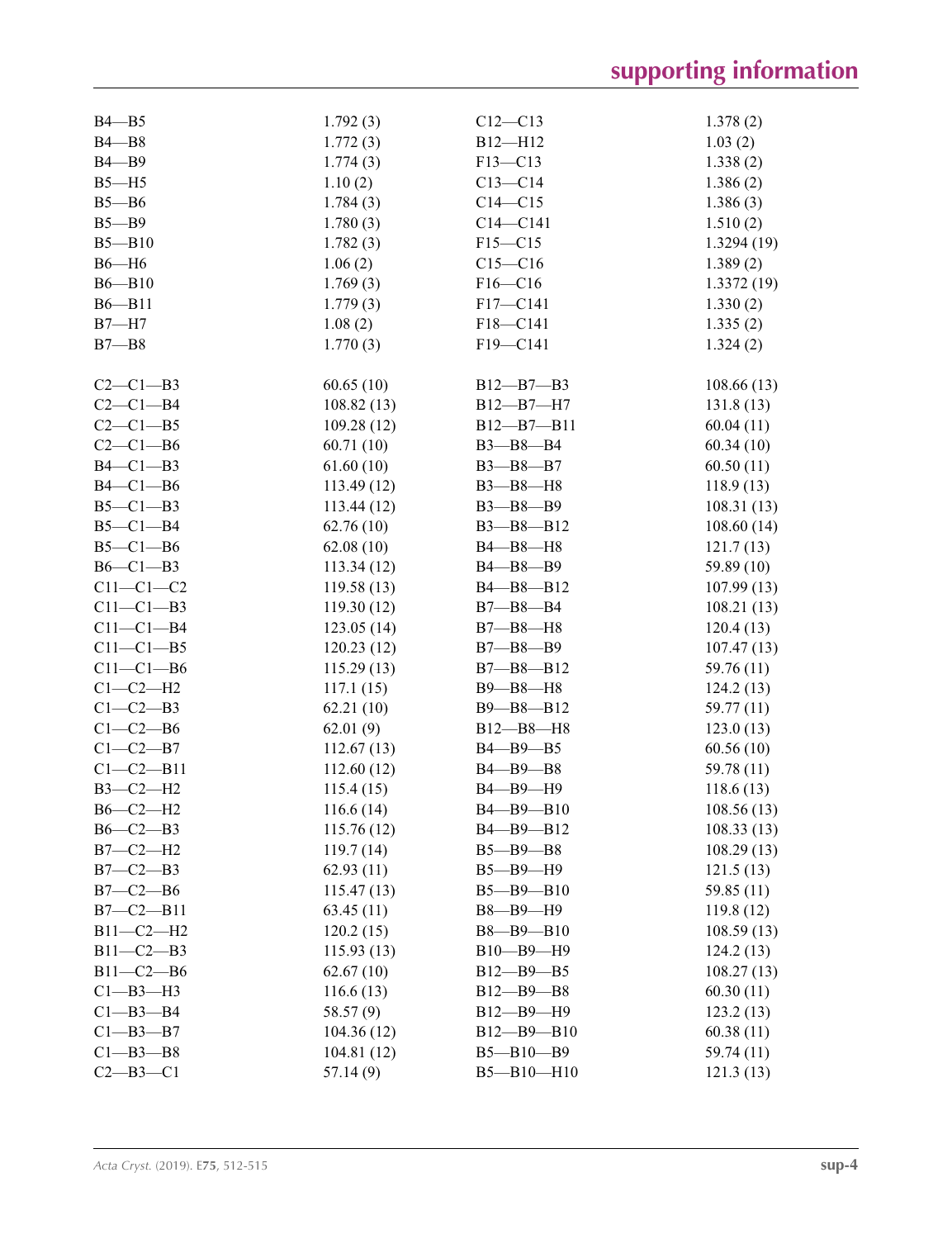| $C2 - B3 - H3$  | 115.2(14)  | $B5 - B10 - B12$  | 107.46(13)              |
|-----------------|------------|-------------------|-------------------------|
| $C2 - B3 - B4$  | 103.69(12) | $B6 - B10 - B5$   | 60.31(10)               |
| $C2 - B3 - B7$  | 57.65 (10) | B6-B10-B9         | 107.91(13)              |
| $C2 - B3 - B8$  | 103.45(13) | $B6 - B10 - H10$  | 120.6(14)               |
| B4-B3-H3        | 127.5(13)  | B6-B10-B11        | 60.16(11)               |
| B4-B3-B7        | 107.38(13) | $B6 - B10 - B12$  | 107.93(13)              |
| $B7 - B3 - H3$  | 122.7(13)  | B9-B10-H10        | 122.7(14)               |
| B8-B3-H3        | 134.0(14)  | B9-B10-B12        | 59.47 (11)              |
| $B8 - B3 - B4$  | 59.97 (11) | $B11 - B10 - B5$  | 107.93(13)              |
| B8-B3-B7        | 59.82 (11) | $B11 - B10 - B9$  | 107.16(13)              |
| $C1 - B4 - B3$  | 59.83 (10) | $B11 - B10 - H10$ | 122.0(13)               |
| $Cl$ -B4-H4     | 116.4(13)  | $B11 - B10 - B12$ | 59.65 (11)              |
| $C1 - B4 - B5$  | 58.35 (10) | $B12 - B10 - H10$ | 122.9(14)               |
| $C1 - B4 - B8$  | 105.56(13) | $C12 - C11 - C1$  | 124.15(14)              |
| $C1 - B4 - B9$  | 104.88(12) | $C16 - C11 - C1$  | 121.42(14)              |
| B3-B4-H4        | 113.0(12)  | $C16 - C11 - C12$ | 114.37(15)              |
| $B3 - B4 - B5$  | 108.39(13) | $C2 - B11 - B6$   | 59.27(10)               |
| $B5 - B4 - H4$  | 124.2(12)  | $C2 - B11 - B7$   | 58.03 (10)              |
| B8-B4-B3        | 59.69 (10) | $C2 - B11 - B10$  | 104.42(13)              |
| B8-B4-H4        | 124.3(13)  | $C2 - B11 - H11$  |                         |
| B8-B4-B5        |            | $C2 - B11 - B12$  | 119.0(13)<br>103.91(13) |
| B8-B4-B9        | 108.19(14) | $B6 - B11 - B7$   |                         |
|                 | 60.34(11)  | $B6 - B11 - B10$  | 108.20(13)              |
| $B9 - B4 - B3$  | 108.15(13) |                   | 59.59 (11)              |
| B9-B4-H4        | 132.0(13)  | $B6 - B11 - H11$  | 116.0(13)               |
| B9-B4-B5        | 59.87 (11) | $B6 - B11 - B12$  | 108.23(13)              |
| $C1 - B5 - B4$  | 58.89 (10) | $B7 - B11 - H11$  | 122.5(13)               |
| $C1 - B5 - H5$  | 117.4(12)  | $B10 - B11 - B7$  | 108.13(13)              |
| $C1 - B5 - B6$  | 59.70 (10) | B10-B11-H11       | 125.1(13)               |
| $C1 - B5 - B9$  | 105.07(12) | $B12 - B11 - B7$  | 59.71 (11)              |
| $C1 - B5 - B10$ | 105.72(12) | $B12 - B11 - B10$ | 60.59(11)               |
| $B4 - B5 - H5$  | 121.0(12)  | $B12 - B11 - H11$ | 129.4(13)               |
| $B6 - B5 - B4$  | 108.42(12) | F12-C12-C11       | 121.58 (14)             |
| $B6 - B5 - H5$  | 117.4(12)  | F12-C12-C13       | 116.01(14)              |
| $B9 - B5 - B4$  | 59.57 (11) | $C13 - C12 - C11$ | 122.40 (14)             |
| $B9 - B5 - H5$  | 128.9(12)  | $B7 - B12 - B8$   | 59.59 (11)              |
| $B9 - B5 - B6$  | 107.79(13) | $B7 - B12 - B9$   | 107.47(14)              |
| B9-B5-B10       | 60.41(11)  | B7-B12-B10        | 107.89(14)              |
| $B10 - B5 - B4$ | 108.22(13) | $B7 - B12 - B11$  | 60.24(11)               |
| B10-B5-H5       | 126.0(12)  | $B7 - B12 - H12$  | 120.2(13)               |
| $B10 - B5 - B6$ | 59.49 (11) | B8-B12-B10        | 108.13(13)              |
| $C1 - B6 - B5$  | 58.22 (9)  | B8-B12-H12        | 122.4(14)               |
| $Cl$ -B6-H6     | 116.7(13)  | $B9 - B12 - B8$   | 59.94 (11)              |
| $C1 - B6 - B10$ | 105.12(13) | B9-B12-B10        | 60.16(11)               |
| $C1 - B6 - B11$ | 105.05(12) | B9-B12-H12        | 124.1(14)               |
| $C2 - B6 - C1$  | 57.27(9)   | B10-B12-H12       | 122.3(13)               |
| $C2 - B6 - B5$  | 103.54(12) | $B11 - B12 - B8$  | 107.95(13)              |
| $C2 - B6 - H6$  | 119.8(12)  | $B11 - B12 - B9$  | 107.79(13)              |
| $C2 - B6 - B10$ | 104.01(13) | $B11 - B12 - B10$ | 59.76 (11)              |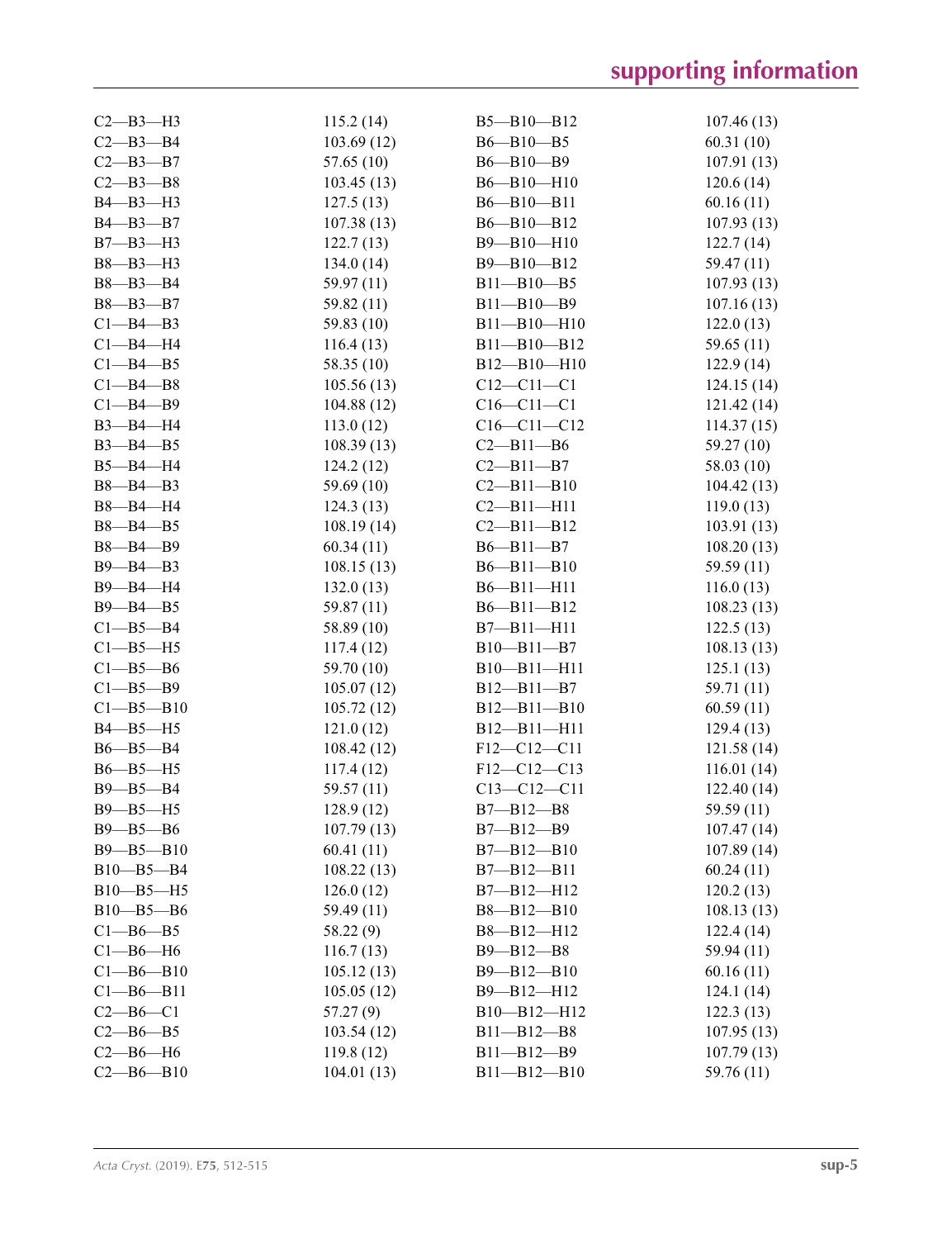| $C2 - B6 - B11$       | 58.06 (10)    | $B11 - B12 - H12$      | 119.9(14)     |
|-----------------------|---------------|------------------------|---------------|
| $B5 - B6 - H6$        | 122.8(12)     | $C12-C13-C14$          | 122.48(15)    |
| $B10 - B6 - B5$       | 60.20(11)     | F13-C13-C12            | 117.73(14)    |
| $B10 - B6 - H6$       | 130.7(12)     | F13-C13-C14            | 119.80(15)    |
| $B10 - B6 - B11$      | 60.25(11)     | $C13-C14-C15$          | 116.21(15)    |
| $B11 - B6 - B5$       | 107.92(13)    | $C13-C14-C141$         | 118.91(16)    |
| $B11 - B6 - H6$       | 125.7(13)     | $C15-C14-C141$         | 124.88 (16)   |
| $C2 - B7 - B3$        | 59.42 (10)    | $C14-C15-C16$          | 121.42(15)    |
| $C2 - B7 - H7$        | 115.0(13)     | $F15-C15-C14$          | 121.74(16)    |
| $C2 - B7 - B8$        | 104.70(13)    | $F15-C15-C16$          | 116.84(15)    |
| $C2 - B7 - B11$       | 58.52 (11)    | $C15 - C16 - C11$      | 123.09(15)    |
| $C2 - B7 - B12$       | 104.55(13)    | $F16-C16-C11$          | 121.11(15)    |
| $B3 - B7 - H7$        | 114.5(13)     | F16-C16-C15            | 115.80(14)    |
| $B3 - B7 - B11$       | 108.96(13)    | $F17-C141-C14$         | 111.14(15)    |
| $B8 - B7 - B3$        | 59.68 (11)    | $F17-C141-F18$         | 107.02(17)    |
| B8-B7-H7              | 127.8(13)     | $F18-C141-C14$         | 110.39(14)    |
| $B8 - B7 - B11$       | 108.64(13)    | $F19-C141-C14$         | 112.96(16)    |
| $B8 - B7 - B12$       | 60.65(11)     | F19-C141-F17           | 107.84(15)    |
| $B11 - B7 - H7$       | 120.4(13)     | F19-C141-F18           | 107.23(16)    |
|                       |               |                        |               |
| $C1 - C2 - B3 - B4$   | 37.23(11)     | $B5 - B6 - B11 - C2$   | $-95.07(13)$  |
| $C1-C2-B3-B7$         | 139.34(13)    | $B5 - B6 - B11 - B7$   | $-62.62(16)$  |
| $C1 - C2 - B3 - B8$   | 99.11 (12)    | $B5 - B6 - B11 - B10$  | 38.15(12)     |
| $C1-C2-B6-B5$         | $-36.99(11)$  | $B5 - B6 - B11 - B12$  | 0.60(17)      |
| $C1 - C2 - B6 - B10$  |               |                        |               |
|                       | $-99.16(13)$  | B5-B9-B10-B6           | 37.70 (12)    |
| $C1 - C2 - B6 - B11$  | $-139.86(13)$ | B5-B9-B10-B11          | 101.12(14)    |
| $C1 - C2 - B7 - B3$   | $-38.66(12)$  | $B5 - B9 - B10 - B12$  | 138.37(13)    |
| $C1 - C2 - B7 - B8$   | 1.77(17)      | $B5 - B9 - B12 - B7$   | 63.77(16)     |
| $C1 - C2 - B7 - B11$  | 104.88(14)    | B5-B9-B12-B8           | 101.08(14)    |
| $C1 - C2 - B7 - B12$  | 64.68 (16)    | $B5 - B9 - B12 - B10$  | $-37.22(12)$  |
| $C1 - C2 - B11 - B6$  | 38.07(12)     | $B5 - B9 - B12 - B11$  | 0.22(17)      |
| $C1 - C2 - B11 - B7$  | $-104.99(14)$ | $B5 - B10 - B11 - C2$  | 2.09(18)      |
| $C1 - C2 - B11 - B10$ | $-2.38(18)$   | $B5 - B10 - B11 - B6$  | $-38.21(13)$  |
| $C1 - C2 - B11 - B12$ | $-65.08(16)$  | $B5 - B10 - B11 - B7$  | 62.68(17)     |
| $C1 - B3 - B4 - B5$   | 33.61 (12)    | $B5 - B10 - B11 - B12$ | 100.14(15)    |
| $C1 - B3 - B4 - B8$   | 134.37(13)    | $B5 - B10 - B12 - B7$  | $-63.30(16)$  |
| $C1 - B3 - B4 - B9$   | 97.01 (13)    | $B5 - B10 - B12 - B8$  | $-0.31(17)$   |
| $C1 - B3 - B7 - C2$   | 34.40(11)     | $B5 - B10 - B12 - B9$  | 36.98 (12)    |
| $C1 - B3 - B7 - B8$   | $-98.99(13)$  | $B5 - B10 - B12 - B11$ | $-100.94(14)$ |
| $C1 - B3 - B7 - B11$  | 2.00(16)      | $B6-C1-C2-B3$          | $-146.76(13)$ |
| $C1 - B3 - B7 - B12$  | $-61.82(16)$  | $B6-C1-C2-B7$          | $-107.80(14)$ |
| $C1 - B3 - B8 - B4$   | $-39.12(11)$  | $B6-C1-C2-B11$         | $-38.34(13)$  |
| $C1 - B3 - B8 - B7$   | 98.22 (13)    | B6-C1-B3-C2            | 31.37(12)     |
| $C1 - B3 - B8 - B9$   | $-1.92(17)$   | $B6-C1-B3-B4$          | $-105.08(14)$ |
| $C1 - B3 - B8 - B12$  | 61.45(15)     | $B6-C1-B3-B7$          | $-3.25(17)$   |
| $C1 - B4 - B5 - B6$   | 34.71 (12)    | $B6-C1-B3-B8$          | $-65.28(16)$  |
| $C1 - B4 - B5 - B9$   | 134.96 (13)   | $B6-C1-B4-B3$          | 104.84(14)    |
| $C1 - B4 - B5 - B10$  | 97.73 (13)    | $B6-C1-B4-B5$          | $-37.07(13)$  |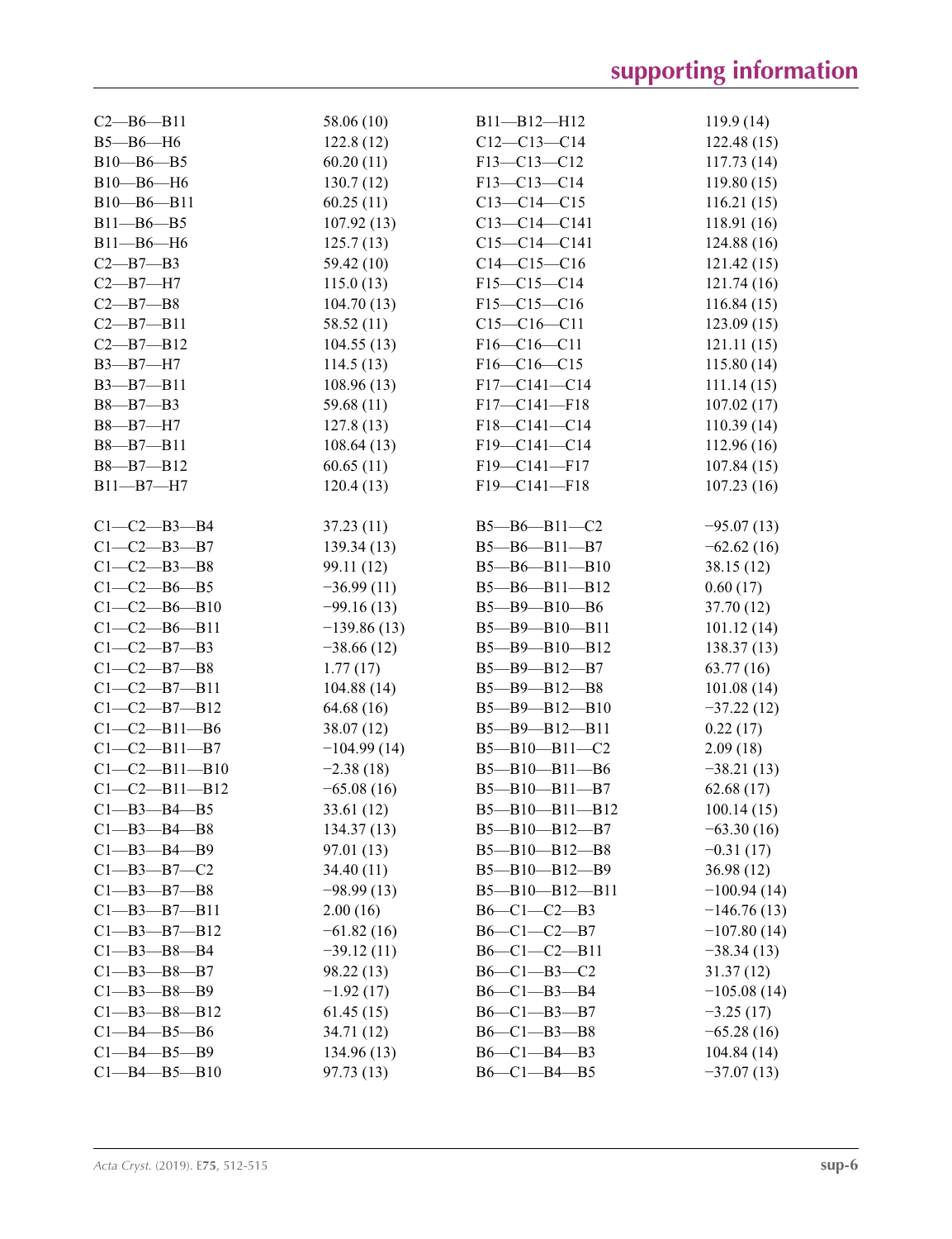| $C1 - B4 - B8 - B3$                           | 39.91 (12)    | $B6-C1-B4-B8$          | 65.00(15)     |
|-----------------------------------------------|---------------|------------------------|---------------|
| $C1 - B4 - B8 - B7$                           | 1.53(17)      | $B6 - C1 - B4 - B9$    | 2.23(16)      |
| $C1 - B4 - B8 - B9$                           | $-98.53(13)$  | $B6 - C1 - B5 - B4$    | 141.27(13)    |
| $C1 - B4 - B8 - B12$                          | $-61.69(15)$  | $B6 - C1 - B5 - B9$    | 102.08(14)    |
| $Cl$ -B4-B9-B5                                | $-38.56(11)$  | $B6-C1-B5-B10$         | 39.17(12)     |
| $C1 - B4 - B9 - B8$                           | 99.67(13)     | $B6-C1-C11-C12$        | $-59.64(19)$  |
| $C1 - B4 - B9 - B10$                          | $-1.49(16)$   | B6-C1-C11-C16          | 117.44(16)    |
| $C1 - B4 - B9 - B12$                          | 62.52(15)     | $B6 - C2 - B3 - C1$    | $-32.51(13)$  |
| $C1 - B5 - B6 - C2$                           | 36.54(11)     | $B6 - C2 - B3 - B4$    | 4.73(18)      |
| $C1 - B5 - B6 - B10$                          | 135.11(13)    | $B6 - C2 - B3 - B7$    | 106.83(15)    |
| $C1 - B5 - B6 - B11$                          | 96.93 (13)    | $B6 - C2 - B3 - B8$    | 66.60(15)     |
| $Cl$ -B5-B9-B4                                | 38.86 (12)    | $B6-C2-B7-B3$          | $-107.29(14)$ |
| $C1 - B5 - B9 - B8$                           | 1.55(17)      | $B6 - C2 - B7 - B8$    | $-66.86(17)$  |
| $C1 - B5 - B9 - B10$                          | $-99.78(13)$  | $B6-C2-B7-B11$         | 36.25(13)     |
| $C1 - B5 - B9 - B12$                          | $-62.32(16)$  | B6-C2-B7-B12           | $-3.95(18)$   |
| $C1 - B5 - B10 - B6$                          | $-39.27(12)$  | $B6-C2-B11-B7$         | $-143.06(13)$ |
| $C1 - B5 - B10 - B9$                          | 98.67(13)     | $B6 - C2 - B11 - B10$  | $-40.46(12)$  |
| $C1 - B5 - B10 - B11$                         | $-1.13(17)$   | $B6-C2-B11-B12$        | $-103.15(14)$ |
| $C1 - B5 - B10 - B12$                         | 61.81(16)     | $B6 - B5 - B9 - B4$    | 101.33(13)    |
| $C1 - B6 - B10 - B5$                          | 38.42 (11)    | $B6 - B5 - B9 - B8$    | 64.01 (16)    |
| $C1 - B6 - B10 - B9$                          | 0.97(16)      | $B6 - B5 - B9 - B10$   | $-37.31(12)$  |
| $C1 - B6 - B10 - B11$                         | $-98.94(13)$  | $B6 - B5 - B9 - B12$   | 0.15(17)      |
| $C1 - B6 - B10 - B12$                         | $-61.87(16)$  | $B6 - B5 - B10 - B9$   | 137.94(13)    |
| $C1 - B6 - B11 - C2$                          | $-34.17(11)$  | $B6 - B5 - B10 - B11$  | 38.14 (13)    |
| $C1 - B6 - B11 - B7$                          | $-1.71(17)$   | B6-B5-B10-B12          | 101.08(14)    |
| $C1 - B6 - B11 - B10$                         | 99.06 (13)    | $B6 - B10 - B11 - C2$  | 40.29(12)     |
| $C1 - B6 - B11 - B12$                         | 61.50(15)     | B6-B10-B11-B7          | 100.88(14)    |
| $C1 - C11 - C12 - F12$                        | $-3.8(2)$     | B6-B10-B11-B12         | 138.35(14)    |
| $C1 - C11 - C12 - C13$                        | 175.70(15)    | B6-B10-B12-B7          | 0.34(18)      |
| $C1 - C11 - C16 - C15$                        | $-177.46(15)$ | $B6 - B10 - B12 - B8$  |               |
|                                               |               |                        | 63.34(16)     |
| $C1 - C11 - C16 - F16$<br>$C2 - C1 - B3 - B4$ | 2.2(2)        | $B6 - B10 - B12 - B9$  | 100.62(14)    |
|                                               | $-136.45(13)$ | B6-B10-B12-B11         | $-37.30(12)$  |
| $C2-C1-B3-B7$                                 | $-34.62(11)$  | $B6 - B11 - B12 - B7$  | $-100.86(14)$ |
| $C2 - C1 - B3 - B8$                           | $-96.65(13)$  | B6-B11-B12-B8          | $-63.82(16)$  |
| $C2-C1-B4-B3$                                 | 39.38 (12)    | $B6 - B11 - B12 - B9$  | $-0.51(17)$   |
| $C2-C1-B4-B5$                                 | $-102.53(13)$ | $B6 - B11 - B12 - B10$ | 37.12(12)     |
| $C2-C1-B4-B8$                                 | $-0.46(16)$   | $B7 - C2 - B3 - C1$    | $-139.34(13)$ |
| $C2 - C1 - B4 - B9$                           | $-63.23(14)$  | B7-C2-B3-B4            | $-102.11(13)$ |
| $C2 - C1 - B5 - B4$                           | 101.79(14)    | $B7-C2-B3-B8$          | $-40.23(12)$  |
| $C2-C1-B5-B6$                                 | $-39.48(12)$  | $B7-C2-B6-C1$          | 103.31(15)    |
| $C2 - C1 - B5 - B9$                           | 62.60(15)     | $B7-C2-B6-B5$          | 66.33(16)     |
| $C2 - C1 - B5 - B10$                          | $-0.31(17)$   | $B7-C2-B6-B10$         | 4.15(17)      |
| $C2 - C1 - B6 - B5$                           | 136.52(13)    | $B7-C2-B6-B11$         | $-36.54(14)$  |
| $C2-C1-B6-B10$                                | 97.15(13)     | $B7-C2-B11-B6$         | 143.06(13)    |
| $C2-C1-B6-B11$                                | 34.51(12)     | $B7-C2-B11-B10$        | 102.61(14)    |
| $C2-C1-C11-C12$                               | 9.6(2)        | $B7-C2-B11-B12$        | 39.91 (12)    |
| $C2-C1-C11-C16$                               | $-173.29(14)$ | $B7 - B3 - B4 - C1$    | $-96.50(13)$  |
| $C2-B3-B4-C1$                                 | $-36.56(11)$  | $B7 - B3 - B4 - B5$    | $-62.89(16)$  |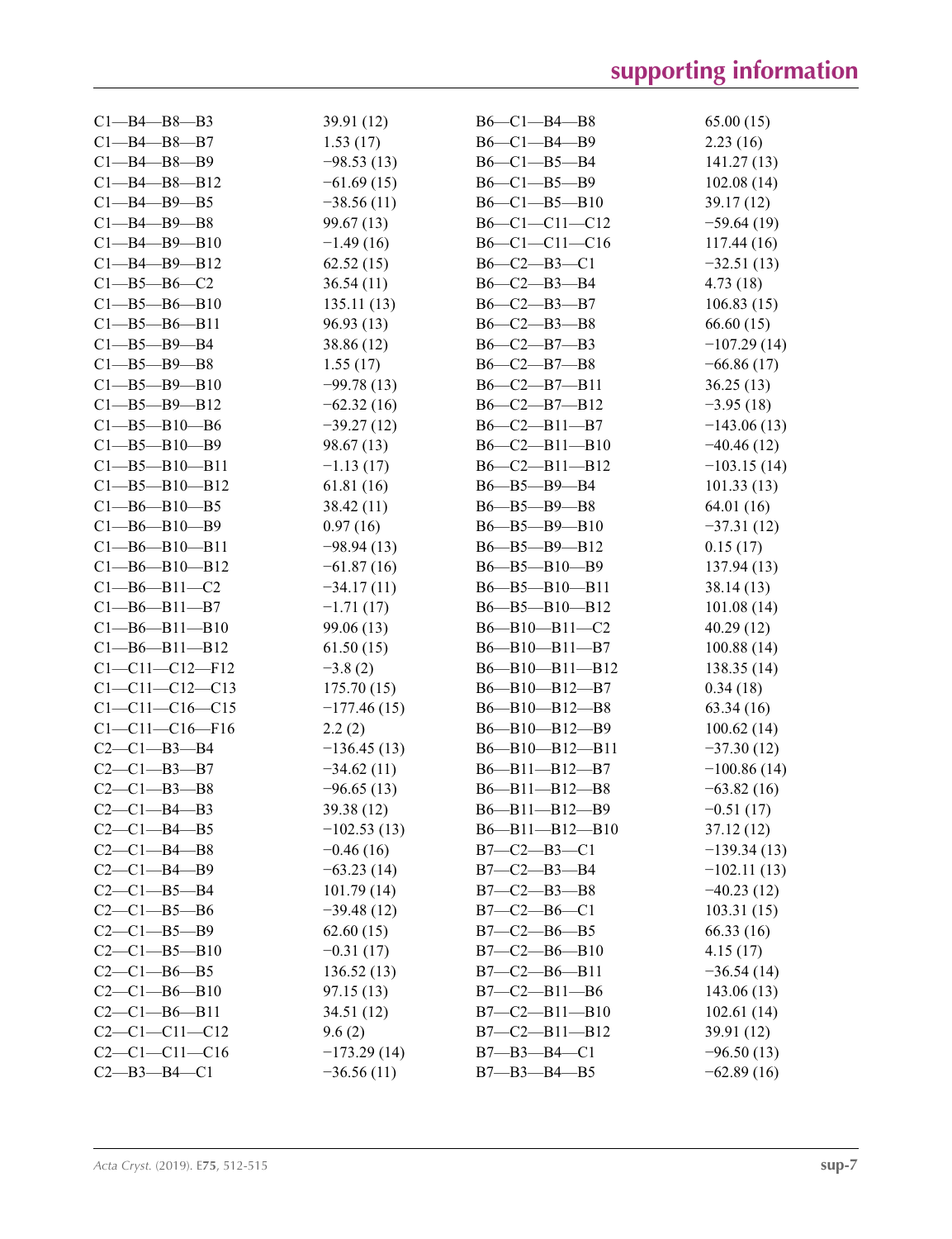| $C2 - B3 - B4 - B5$    | $-2.95(17)$   | $B7 - B3 - B4 - B8$    | 37.87 (12)    |
|------------------------|---------------|------------------------|---------------|
| $C2 - B3 - B4 - B8$    | 97.81 (13)    | $B7 - B3 - B4 - B9$    | 0.51(17)      |
| $C2 - B3 - B4 - B9$    | 60.45(15)     | $B7 - B3 - B8 - B4$    | $-137.34(13)$ |
| $C2 - B3 - B7 - B8$    | $-133.39(13)$ | $B7 - B3 - B8 - B9$    | $-100.14(14)$ |
| $C2 - B3 - B7 - B11$   | $-32.40(12)$  | $B7 - B3 - B8 - B12$   | $-36.78(12)$  |
| $C2 - B3 - B7 - B12$   | $-96.22(14)$  | $B7 - B8 - B9 - B4$    | $-101.31(14)$ |
| $C2 - B3 - B8 - B4$    | $-98.20(12)$  | $B7 - B8 - B9 - B5$    | $-63.66(16)$  |
| $C2 - B3 - B8 - B7$    | 39.14(11)     | $B7 - B8 - B9 - B10$   | $-0.21(18)$   |
| $C2 - B3 - B8 - B9$    | $-61.01(15)$  | $B7 - B8 - B9 - B12$   | 37.39(13)     |
| $C2 - B3 - B8 - B12$   | 2.36(15)      | $B7 - B8 - B12 - B9$   | $-137.90(14)$ |
| $C2 - B6 - B10 - B5$   | 97.77(13)     | B7-B8-B12-B10          | $-100.52(14)$ |
| $C2 - B6 - B10 - B9$   | 60.32(15)     | B7-B8-B12-B11          | $-37.33(12)$  |
| $C2 - B6 - B10 - B11$  | $-39.59(12)$  | $B7 - B11 - B12 - B8$  | 37.04 (12)    |
| $C2 - B6 - B10 - B12$  | $-2.52(16)$   | $B7 - B11 - B12 - B9$  | 100.35(14)    |
| $C2 - B6 - B11 - B7$   | 32.45(12)     | $B7 - B11 - B12 - B10$ | 137.98 (14)   |
| $C2 - B6 - B11 - B10$  | 133.22(14)    | $B8 - B3 - B4 - C1$    | $-134.37(13)$ |
| $C2 - B6 - B11 - B12$  | 95.67(14)     | $B8 - B3 - B4 - B5$    | $-100.76(15)$ |
| $C2 - B7 - B8 - B3$    | $-40.30(12)$  | $B8 - B3 - B4 - B9$    | $-37.35(13)$  |
| $C2 - B7 - B8 - B4$    | $-1.99(17)$   | B8-B3-B7-C2            | 133.39(13)    |
| $C2 - B7 - B8 - B9$    | 61.26(16)     | B8-B3-B7-B11           | 100.99(14)    |
| $C2 - B7 - B8 - B12$   | 98.65 (14)    | $B8 - B3 - B7 - B12$   | 37.17(13)     |
| $C2 - B7 - B11 - B6$   |               | $B8 - B4 - B5 - C1$    |               |
| $C2 - B7 - B11 - B10$  | $-32.94(12)$  |                        | $-97.42(13)$  |
|                        | $-96.00(14)$  | $B8 - B4 - B5 - B6$    | $-62.71(16)$  |
| $C2 - B7 - B11 - B12$  | $-133.85(13)$ | $B8 - B4 - B5 - B9$    | 37.53 (12)    |
| $C2 - B7 - B12 - B8$   | $-98.91(14)$  | $B8 - B4 - B5 - B10$   | 0.31(17)      |
| $C2 - B7 - B12 - B9$   | $-61.44(16)$  | $B8 - B4 - B9 - B5$    | $-138.23(13)$ |
| $C2 - B7 - B12 - B10$  | 2.03(17)      | $B8 - B4 - B9 - B10$   | $-101.17(14)$ |
| $C2 - B7 - B12 - B11$  | 39.45(12)     | $B8 - B4 - B9 - B12$   | $-37.15(13)$  |
| $C2 - B11 - B12 - B7$  | $-39.07(12)$  | $B8 - B7 - B11 - C2$   | 96.17(14)     |
| $C2 - B11 - B12 - B8$  | $-2.03(16)$   | $B8 - B7 - B11 - B6$   | 63.23(16)     |
| $C2 - B11 - B12 - B9$  | 61.28(15)     | $B8 - B7 - B11 - B10$  | 0.17(18)      |
| $C2 - B11 - B12 - B10$ | 98.91 (13)    | $B8 - B7 - B11 - B12$  | $-37.68(12)$  |
| $B3-C1-C2-B6$          | 146.76 (13)   | $B8 - B7 - B12 - B9$   | 37.47(13)     |
| $B3 - C1 - C2 - B7$    | 38.96 (13)    | $B8 - B7 - B12 - B10$  | 100.94(14)    |
| $B3-C1-C2-B11$         | 108.42(14)    | $B8 - B7 - B12 - B11$  | 138.36(13)    |
| $B3-C1-B4-B5$          | $-141.90(13)$ | $B8 - B9 - B10 - B5$   | $-100.80(14)$ |
| B3-C1-B4-B8            | $-39.84(12)$  | B8-B9-B10-B6           | $-63.10(17)$  |
| $B3 - C1 - B4 - B9$    | $-102.61(13)$ | B8-B9-B10-B11          | 0.31(18)      |
| $B3-C1-B5-B4$          | 36.27(13)     | $B8 - B9 - B10 - B12$  | 37.56(13)     |
| $B3-C1-B5-B6$          | $-105.00(14)$ | $B8 - B9 - B12 - B7$   | $-37.31(13)$  |
| $B3-C1-B5-B9$          | $-2.92(17)$   | $B8 - B9 - B12 - B10$  | $-138.30(14)$ |
| $B3 - C1 - B5 - B10$   | $-65.83(16)$  | B8-B9-B12-B11          | $-100.85(14)$ |
| $B3-C1-B6-C2$          | $-31.35(12)$  | $B9 - B4 - B5 - C1$    | $-134.96(13)$ |
| $B3-C1-B6-B5$          | 105.17(14)    | $B9 - B4 - B5 - B6$    | $-100.25(14)$ |
| $B3-C1-B6-B10$         | 65.80 (16)    | $B9 - B4 - B5 - B10$   | $-37.23(12)$  |
| $B3-C1-B6-B11$         | 3.16(17)      | B9-B4-B8-B3            | 138.43(13)    |
| $B3-C1-C11-C12$        | 80.50 (19)    | $B9 - B4 - B8 - B7$    | 100.05(14)    |
| $B3-C1-C11-C16$        | $-102.42(17)$ | B9-B4-B8-B12           | 36.83(12)     |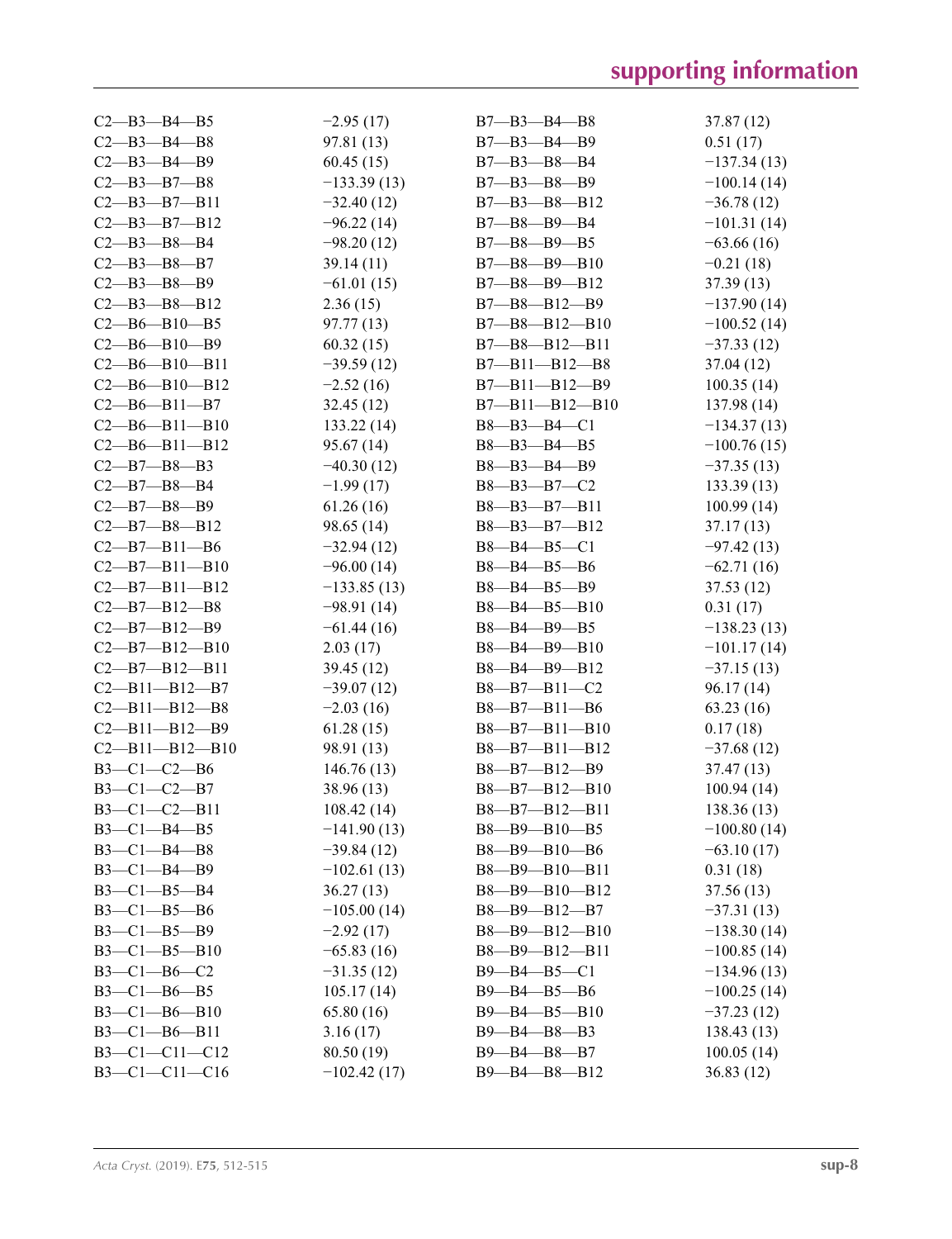| $B3-C2-B6-C1$       |                       | 32.57(13)     | $B9 - B5 - B6 - C1$    | $-97.39(13)$  |
|---------------------|-----------------------|---------------|------------------------|---------------|
| $B3-C2-B6-B5$       |                       | $-4.42(17)$   | B9-B5-B6-C2            | $-60.85(15)$  |
|                     | $B3 - C2 - B6 - B10$  | $-66.59(16)$  | B9-B5-B6-B10           | 37.72 (12)    |
|                     | $B3-C2-B6-B11$        | $-107.29(15)$ | B9-B5-B6-B11           | $-0.46(17)$   |
| $B3 - C2 - B7 - B8$ |                       | 40.43(12)     | $B9 - B5 - B10 - B6$   | $-137.94(13)$ |
|                     | $B3-C2-B7-B11$        | 143.54(13)    | $B9 - B5 - B10 - B11$  | $-99.80(14)$  |
|                     | $B3-C2-B7-B12$        | 103.34(13)    | B9-B5-B10-B12          | $-36.86(12)$  |
|                     | $B3-C2-B11-B6$        | 107.02(14)    | $B9 - B8 - B12 - B7$   | 137.90(14)    |
|                     | $B3-C2-B11-B7$        | $-36.04(12)$  | B9-B8-B12-B10          | 37.38 (12)    |
|                     | $B3-C2-B11-B10$       | 66.56 (16)    | $B9 - B8 - B12 - B11$  | 100.58(14)    |
|                     | $B3-C2-B11-B12$       | 3.86(17)      | B9-B10-B11-C2          | $-60.88(16)$  |
| $B3 - B4 - B5 - C1$ |                       | $-34.20(12)$  | B9-B10-B11-B6          | $-101.18(14)$ |
| B3-B4-B5-B6         |                       | 0.50(17)      | B9-B10-B11-B7          | $-0.30(18)$   |
| B3-B4-B5-B9         |                       | 100.75(14)    | B9-B10-B11-B12         | 37.17(13)     |
|                     | $B3 - B4 - B5 - B10$  | 63.53(16)     | $B9 - B10 - B12 - B7$  | $-100.28(14)$ |
| $B3 - B4 - B8 - B7$ |                       | $-38.38(12)$  | $B9 - B10 - B12 - B8$  | $-37.29(12)$  |
| $B3 - B4 - B8 - B9$ |                       | $-138.43(13)$ | B9-B10-B12-B11         | $-137.92(13)$ |
|                     | B3-B4-B8-B12          | $-101.60(14)$ | $B10 - B5 - B6 - C1$   | $-135.11(13)$ |
| B3-B4-B9-B5         |                       | $-101.17(14)$ | $B10 - B5 - B6 - C2$   | $-98.57(13)$  |
| B3-B4-B9-B8         |                       | 37.07(12)     | $B10 - B5 - B6 - B11$  | $-38.18(12)$  |
|                     | $B3 - B4 - B9 - B10$  | $-64.10(16)$  | $B10 - B5 - B9 - B4$   | 138.64 (13)   |
|                     | B3-B4-B9-B12          | $-0.08(17)$   | $B10 - B5 - B9 - B8$   | 101.33(14)    |
| $B3 - B7 - B8 - B4$ |                       | 38.31 (12)    | $B10 - B5 - B9 - B12$  | 37.46 (12)    |
| B3-B7-B8-B9         |                       | 101.56(14)    | $B10 - B6 - B11 - C2$  | $-133.22(14)$ |
|                     | B3-B7-B8-B12          | 138.95(13)    | $B10 - B6 - B11 - B7$  | $-100.77(14)$ |
|                     | $B3 - B7 - B11 - C2$  | 32.75(12)     | $B10 - B6 - B11 - B12$ | $-37.56(13)$  |
|                     | $B3 - B7 - B11 - B6$  | $-0.19(17)$   | $B10 - B9 - B12 - B7$  | 100.99(14)    |
|                     | $B3 - B7 - B11 - B10$ | $-63.25(17)$  | $B10 - B9 - B12 - B8$  | 138.30(14)    |
|                     | $B3 - B7 - B11 - B12$ | $-101.10(14)$ | B10-B9-B12-B11         | 37.45 (12)    |
|                     | $B3 - B7 - B12 - B8$  | $-36.76(13)$  | $B10 - B11 - B12 - B7$ | $-137.98(14)$ |
|                     | $B3 - B7 - B12 - B9$  | 0.71(18)      | $B10 - B11 - B12 - B8$ | $-100.94(14)$ |
|                     | B3-B7-B12-B10         | 64.18 (17)    | $B10 - B11 - B12 - B9$ | $-37.62(12)$  |
|                     | $B3 - B7 - B12 - B11$ | 101.60(14)    | $C11-C1-C2-B3$         | 109.06(15)    |
| B3-B8-B9-B4         |                       | $-37.40(12)$  | $C11-C1-C2-B6$         | $-104.18(15)$ |
| $B3 - B8 - B9 - B5$ |                       | 0.26(18)      | $C11-C1-C2-B7$         | 148.02 (14)   |
|                     | $B3 - B8 - B9 - B10$  | 63.71 (17)    | $C11-C1-C2-B11$        | $-142.52(14)$ |
|                     | B3-B8-B9-B12          | 101.31(15)    | $C11-C1-B3-C2$         | $-109.50(15)$ |
|                     | B3-B8-B12-B7          | 37.09(12)     | $C11-C1-B3-B4$         | 114.05(16)    |
|                     | B3-B8-B12-B9          | $-100.81(14)$ | $C11-C1-B3-B7$         | $-144.12(14)$ |
|                     | $B3 - B8 - B12 - B10$ | $-63.42(16)$  | $C11-C1-B3-B8$         | 153.86 (14)   |
|                     | B3-B8-B12-B11         | $-0.23(17)$   | $C11 - C1 - B4 - B3$   | $-108.18(15)$ |
| $B4-C1-C2-B3$       |                       | $-39.81(12)$  | $C11-C1-B4-B5$         | 109.92(15)    |
| $B4-C1-C2-B6$       |                       | 106.95(13)    | $C11 - C1 - B4 - B8$   | $-148.02(14)$ |
| $B4 - C1 - C2 - B7$ |                       | $-0.85(17)$   | $C11-C1-B4-B9$         | 149.21(13)    |
|                     | $B4 - C1 - C2 - B11$  | 68.61 (16)    | $C11-C1-B5-B4$         | $-114.20(16)$ |
| $B4-C1-B3-C2$       |                       | 136.45(13)    | $C11-C1-B5-B6$         | 104.53(15)    |
| $B4-C1-B3-B7$       |                       | 101.83(14)    | $C11-C1-B5-B9$         | $-153.40(14)$ |
| $B4-C1-B3-B8$       |                       | 39.80 (12)    | $C11-C1-B5-B10$        | 143.70(14)    |
|                     |                       |               |                        |               |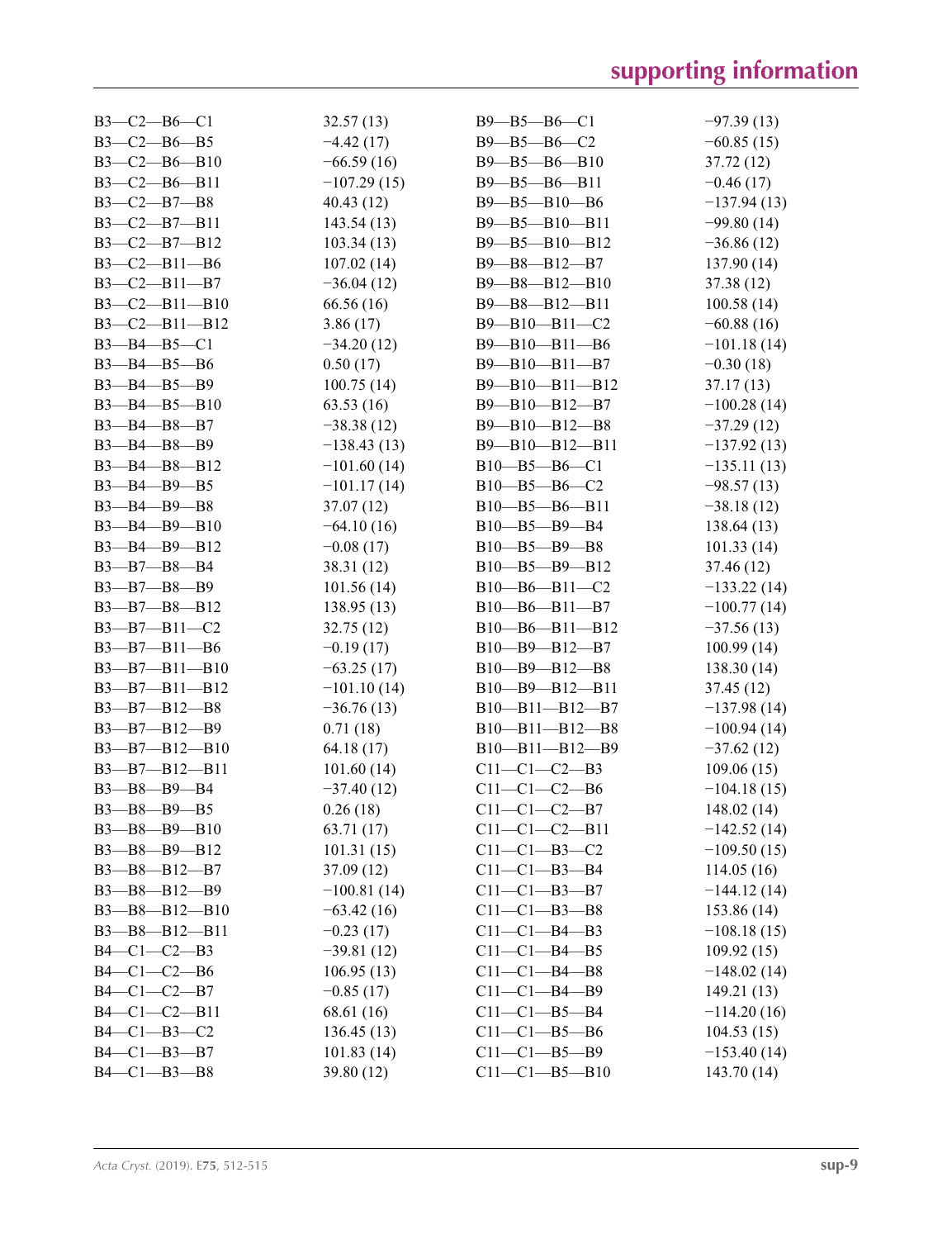| $B4-C1-B5-B6$                                                   | $-141.27(13)$ | $C11 - C1 - B6 - C2$   | 111.15(14)    |
|-----------------------------------------------------------------|---------------|------------------------|---------------|
| $B4-C1-B5-B9$                                                   | $-39.19(12)$  | $C11-C1-B6-B5$         | $-112.33(14)$ |
| $B4 - C1 - B5 - B10$                                            | $-102.10(14)$ | $C11-C1-B6-B10$        | $-151.70(13)$ |
| $B4-C1-B6-C2$                                                   | $-99.18(14)$  | $C11-C1-B6-B11$        | 145.66(13)    |
| $B4-C1-B6-B5$                                                   | 37.34(13)     | $C11-C12-C13-F13$      | $-178.03(14)$ |
| $B4 - C1 - B6 - B10$                                            | $-2.04(17)$   | $C11-C12-C13-C14$      | 2.1(2)        |
| B4-C1-B6-B11                                                    | $-64.68(16)$  | $B11 - C2 - B3 - C1$   | $-103.11(14)$ |
| B4-C1-C11-C12                                                   | 153.91(15)    | $B11 - C2 - B3 - B4$   | $-65.87(16)$  |
| B4-C1-C11-C16                                                   | $-29.0(2)$    | $B11 - C2 - B3 - B7$   | 36.23(13)     |
| $B4 - B3 - B7 - C2$                                             | 95.46 (13)    | $B11 - C2 - B3 - B8$   | $-4.00(16)$   |
| B4-B3-B7-B8                                                     | $-37.93(12)$  | $B11 - C2 - B6 - C1$   | 139.86 (13)   |
| B4-B3-B7-B11                                                    | 63.06 (16)    | $B11 - C2 - B6 - B5$   | 102.87(14)    |
|                                                                 |               |                        |               |
| B4-B3-B7-B12                                                    | $-0.76(17)$   | $B11 - C2 - B6 - B10$  | 40.70(12)     |
| B4-B3-B8-B7                                                     | 137.34(13)    | $B11-C2-B7-B3$         | $-143.54(13)$ |
| B4-B3-B8-B9                                                     | 37.20(12)     | $B11 - C2 - B7 - B8$   | $-103.11(14)$ |
| B4-B3-B8-B12                                                    | 100.56(14)    | $B11-C2-B7-B12$        | $-40.20(13)$  |
| $B4 - B5 - B6 - C1$                                             | $-34.37(12)$  | $B11 - B6 - B10 - B5$  | 137.36(13)    |
| $B4 - B5 - B6 - C2$                                             | 2.17(16)      | B11-B6-B10-B9          | 99.91 (14)    |
| B4-B5-B6-B10                                                    | 100.74(14)    | $B11 - B6 - B10 - B12$ | 37.08 (13)    |
| B4-B5-B6-B11                                                    | 62.56(16)     | $B11 - B7 - B8 - B3$   | $-101.53(14)$ |
| B4-B5-B9-B8                                                     | $-37.31(13)$  | $B11 - B7 - B8 - B4$   | $-63.22(17)$  |
| B4-B5-B9-B10                                                    | $-138.64(13)$ | $B11 - B7 - B8 - B9$   | 0.02(17)      |
| $B4 - B5 - B9 - B12$                                            | $-101.18(14)$ | $B11 - B7 - B8 - B12$  | 37.41 (13)    |
| B4-B5-B10-B6                                                    | $-101.08(13)$ | $B11 - B7 - B12 - B8$  | $-138.36(13)$ |
| B4-B5-B10-B9                                                    | 36.86(12)     | B11-B7-B12-B9          | $-100.89(14)$ |
| B4-B5-B10-B11                                                   | $-62.94(17)$  | $B11 - B7 - B12 - B10$ | $-37.42(13)$  |
| B4-B5-B10-B12                                                   | 0.00(17)      | $B11 - B10 - B12 - B7$ | 37.64 (13)    |
| B4-B8-B9-B5                                                     | 37.66 (13)    | $B11 - B10 - B12 - B8$ | 100.63(14)    |
| B4-B8-B9-B10                                                    | 101.10(14)    | $B11 - B10 - B12 - B9$ | 137.92(13)    |
| $B4 - B8 - B9 - B12$                                            | 138.70(14)    | $F12-C12-C13-F13$      | 1.5(2)        |
| $B4 - B8 - B12 - B7$                                            | 101.01(14)    | $F12-C12-C13-C14$      | $-178.38(14)$ |
| $B4 - B8 - B12 - B9$                                            | $-36.89(12)$  | $C12-C11-C16-C15$      | $-0.1(2)$     |
| B4-B8-B12-B10                                                   | 0.50(17)      | $C12-C11-C16-F16$      | 179.54 (14)   |
| B4-B8-B12-B11                                                   | 63.69 (16)    | $C12-C13-C14-C15$      | $-0.8(2)$     |
| $B4 - B9 - B10 - B5$                                            |               | $C12-C13-C14-C141$     | 178.50(15)    |
| B4-B9-B10-B6                                                    | $-37.37(12)$  |                        |               |
|                                                                 | 0.33(17)      | B12-B7-B8-B3           | $-138.95(13)$ |
| B4-B9-B10-B11                                                   | 63.74(17)     | B12-B7-B8-B4           | $-100.64(14)$ |
| $B4 - B9 - B10 - B12$                                           | 100.99(14)    | B12-B7-B8-B9           | $-37.39(13)$  |
| $B4 - B9 - B12 - B7$                                            | $-0.39(18)$   | $B12 - B7 - B11 - C2$  | 133.85(13)    |
| B <sub>4</sub> -B <sub>9</sub> -B <sub>12</sub> -B <sub>8</sub> | 36.92(12)     | $B12 - B7 - B11 - B6$  | 100.91(14)    |
| B4-B9-B12-B10                                                   | $-101.38(14)$ | $B12 - B7 - B11 - B10$ | 37.85 (13)    |
| $B4 - B9 - B12 - B11$                                           | $-63.93(16)$  | B12-B8-B9-B4           | $-138.70(14)$ |
| $B5-C1-C2-B3$                                                   | $-106.66(13)$ | $B12 - B8 - B9 - B5$   | $-101.05(14)$ |
| $B5-C1-C2-B6$                                                   | 40.10(12)     | $B12 - B8 - B9 - B10$  | $-37.60(13)$  |
| $B5-C1-C2-B7$                                                   | $-67.70(16)$  | B12-B9-B10-B5          | $-138.37(13)$ |
| $B5-C1-C2-B11$                                                  | 1.76(17)      | $B12 - B9 - B10 - B6$  | $-100.67(14)$ |
| $B5-C1-B3-C2$                                                   | 99.73 (14)    | $B12 - B9 - B10 - B11$ | $-37.25(13)$  |
| $B5 - C1 - B3 - B4$                                             | $-36.72(13)$  | B12-B10-B11-C2         | $-98.05(14)$  |